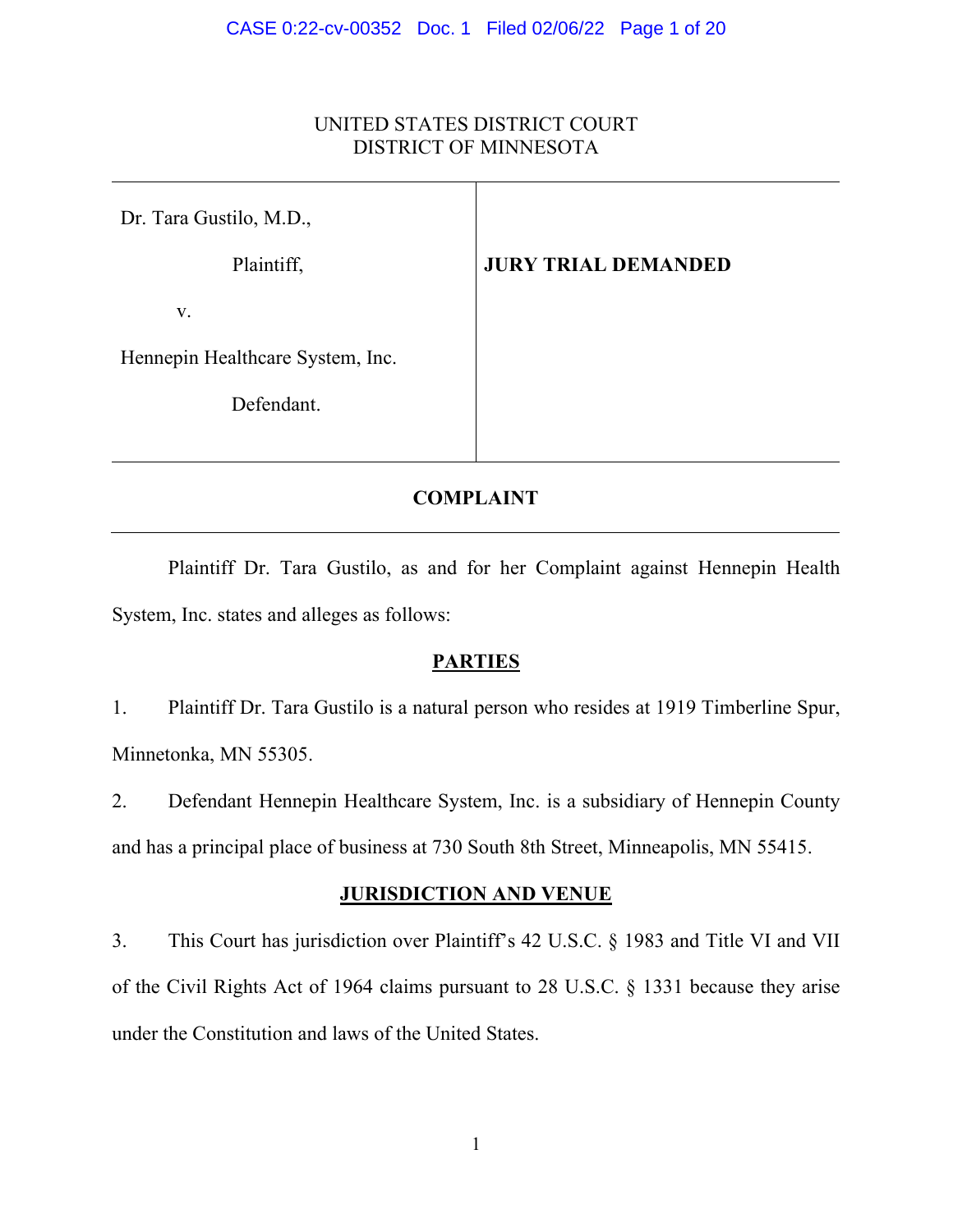#### CASE 0:22-cv-00352 Doc. 1 Filed 02/06/22 Page 2 of 20

4. This Court has supplemental jurisdiction over Plaintiff's Minnesota Human Rights Act claims pursuant to 28 U.S.C. § 1367.

5. Venue is proper in this District under 28 U.S.C. § 1391 because Defendant resides in this District and a substantial part of the events giving rise to Plaintiff' claims occurred in this District.

## **FACTUAL ALLEGATIONS**

6. Dr. Tara Gustilo ("Dr. Gustilo" or "Plaintiff") is of Filipino descent, with three Black children of Filipino descent.

7. Dr. Gustilo is currently employed as a physician at Hennepin Healthcare System, Inc. where she works in the obstetrics and gynecology department ("OBGYN Department" or the "Department").

8. Dr. Gustilo attended Harvard-Radcliffe College where she received a Bachelor's degree in Arts. She then received her medical doctorate degree at Mayo Medical School and completed her residency at Duke University Medical Center.

9. Thereafter her residency, Dr. Gustilo served the population on the Navajo reservation in Chinle, Arizona and then worked at the Cleveland Clinic in Ohio. By the time she moved to Minneapolis, she had a broad range of experience in the medical field, serving a diverse range of patients.

10. Hennepin Healthcare System, Inc. ("HHS" or "Defendant") is a governmental public system of clinics ranging in a variety of medical care. HHS is a subsidiary of Hennepin County. Its governing board is made up of Hennepin County Commissioners.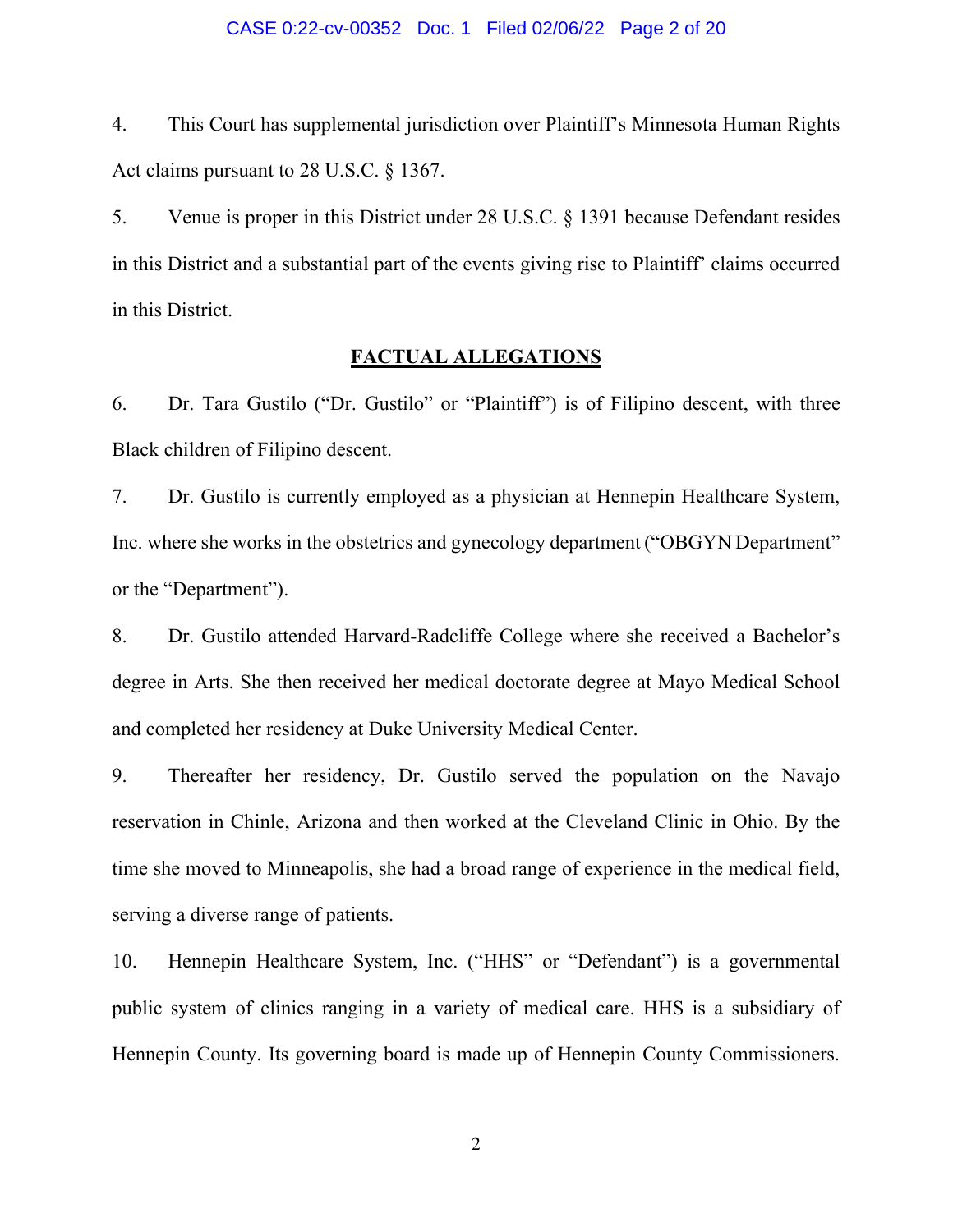#### CASE 0:22-cv-00352 Doc. 1 Filed 02/06/22 Page 3 of 20

As demonstrated in its Health Executive Summary, a portion of revenue for HHS comes from federal funds, beyond what is allocated for Medicare and Medicaid.

11. Dr. Gustilo began working at HHS in January 2008 as a clinician in the OBGYN Department. She quickly became involved in the HHS community by obtaining several leadership roles such as serving on the Board of Directors, as well as serving as an Elected Member of the Hennepin Healthcare System Physician Leadership Development Committee, as a Member of the Hennepin Healthcare System Medical Executive Committee, and as a Member of the Hennepin Healthcare System Medical Staff Quality Committee.

## **Dr. Gustilo's Leadership at HHS.**

12. After just two years with HHS, Dr. Gustilo was named Clinic Medical Director of her practice group. Through this role, she made several improvements to the clinic, including changing templates so the clinic could service more patients, setting higher expectations for continuity of care, and working on several initiatives to connect HHS's diverse patient population to better medical care.

13. During this time, she also served as an elected member of the Hennepin County Medical Center ("HCMC") Physician Leadership Development Committee as well as a member of the HCMC Medical Executive Committee. In addition, Dr. Gustilo served as a member on the Hennepin Healthcare System Board of Directors for six years.

14. Dr. Gustilo was appointed Interim Chair of the Department of Obstetrics and Gynecology Department ("OBGYN Department") at HHS in May of 2015.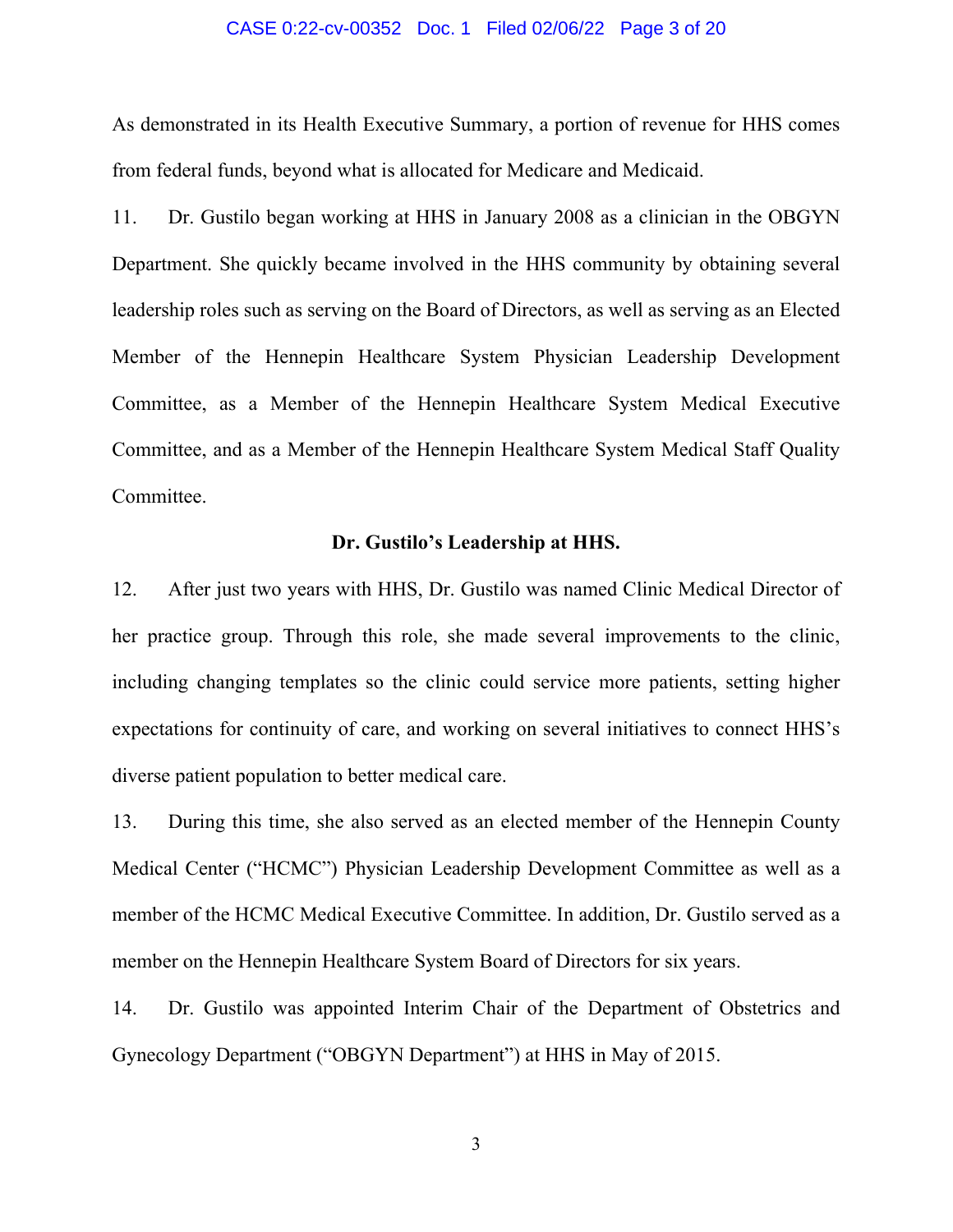#### CASE 0:22-cv-00352 Doc. 1 Filed 02/06/22 Page 4 of 20

15. In this role as Interim chair, she maintained her gynecology practice but, with HHS's approval, no longer saw obstetrics patients in order to focus on improving several different facets within clinical care. After four years serving as Interim Chair (2015-2019), HHS officially appointed her permanent Chair of the OBGYN Department.

16. Under her leadership as Chair, Dr. Gustilo had one of the highest patient satisfaction rates throughout the hospital, and one of the lowest decreases in visits during the Covid-19 pandemic of all departments within HHS.

# **Dr. Gustilo's Personal Opinions Regarding Critical Race Theory and Advocacy for Equality and Title VII Compliance.**

17. After the murder of George Floyd, Dr. Gustilo began researching statistics relating to allegations of police brutality and the black population. As a person of color, and a mother to children of color, she sought to better understand the dynamics of race in America.

18. Through this research, Dr. Gustilo learned that Critical Race Theory ("CRT") is a race essentialist ideology that presupposes zero sum racial conflict and seeks to remedy that by discriminating against individuals, so as to make group outcomes more equal.

19. Based on her research, Dr. Gustilo discovered the following:

a. CRT rejects core concepts of Western Liberalism, including meritocracy and colorblindness and instead proposes that invisible systems of power – "systemic racism" – bear the primary responsibility for racial inequality. Peggy McIntosh, *White People Facing Race: Uncovering Myths that Keep Racism in Place* (2009).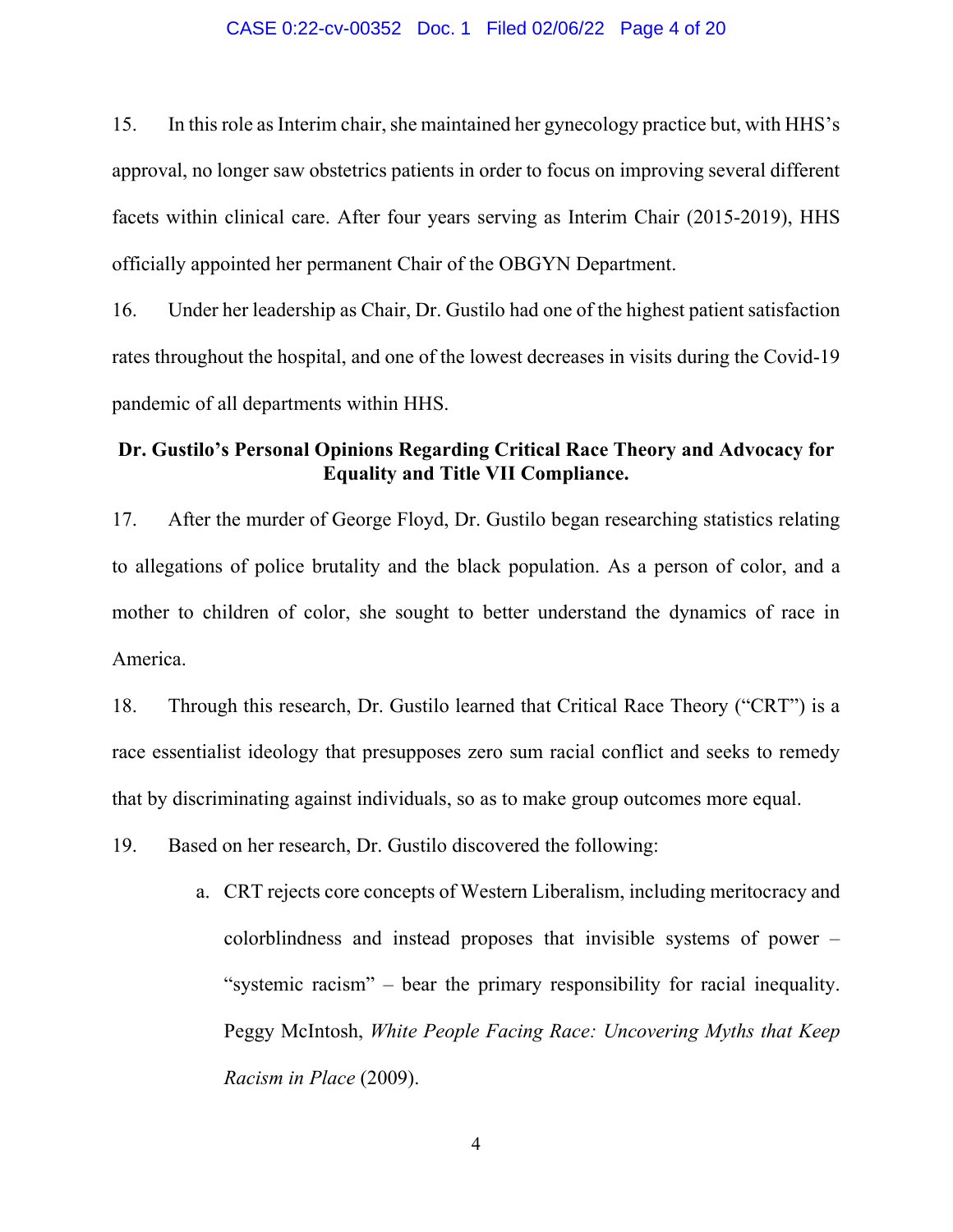- b. CRT deems any person in a minoritized racial group as a victim of a rigged system and that those born into "privileged races" are automatically and inherently exploiters of minorities. Robin DiAngelo, *White Fragility* (2018)*.*
- c. Critical Race theorists explicitly reject the principle of equality under the law, arguing that legal equality, nondiscrimination, and "colorblindness" are mere camouflages used to uphold white supremacist structures. Delgado & Stefanic, *Critical Race Theory: An Introduction* (1995).
- d. Importantly, encompassed in this notion, is the idea that the First Amendment serves to advance the interests of white supremacy, thus the government should restrict freedom of speech that is deemed "racist" or "hateful." Ibram X. Kendi, *Inequality: Pass an Anti-Racist Constitutional Amendment*, Politico (accessed January 6, 2022) https://www.politico.com/interactives/2019/how-to-fix-politics-inamerica/inequality/pass-an-anti-racist-constitutional-amendment/.
- e. Finally, CRT also warns people of color against "internalized whiteness," the theory that people of a nondominant group believe the "myths" and "misinformation" about people of color because "whiteness" is deemed superior. National Museum of African American History & Culture, *Talking about Race: Whiteness* (accessed June 18, 2021) https://nmaahc.si.edu/learn/talking-about-race/topics/whiteness.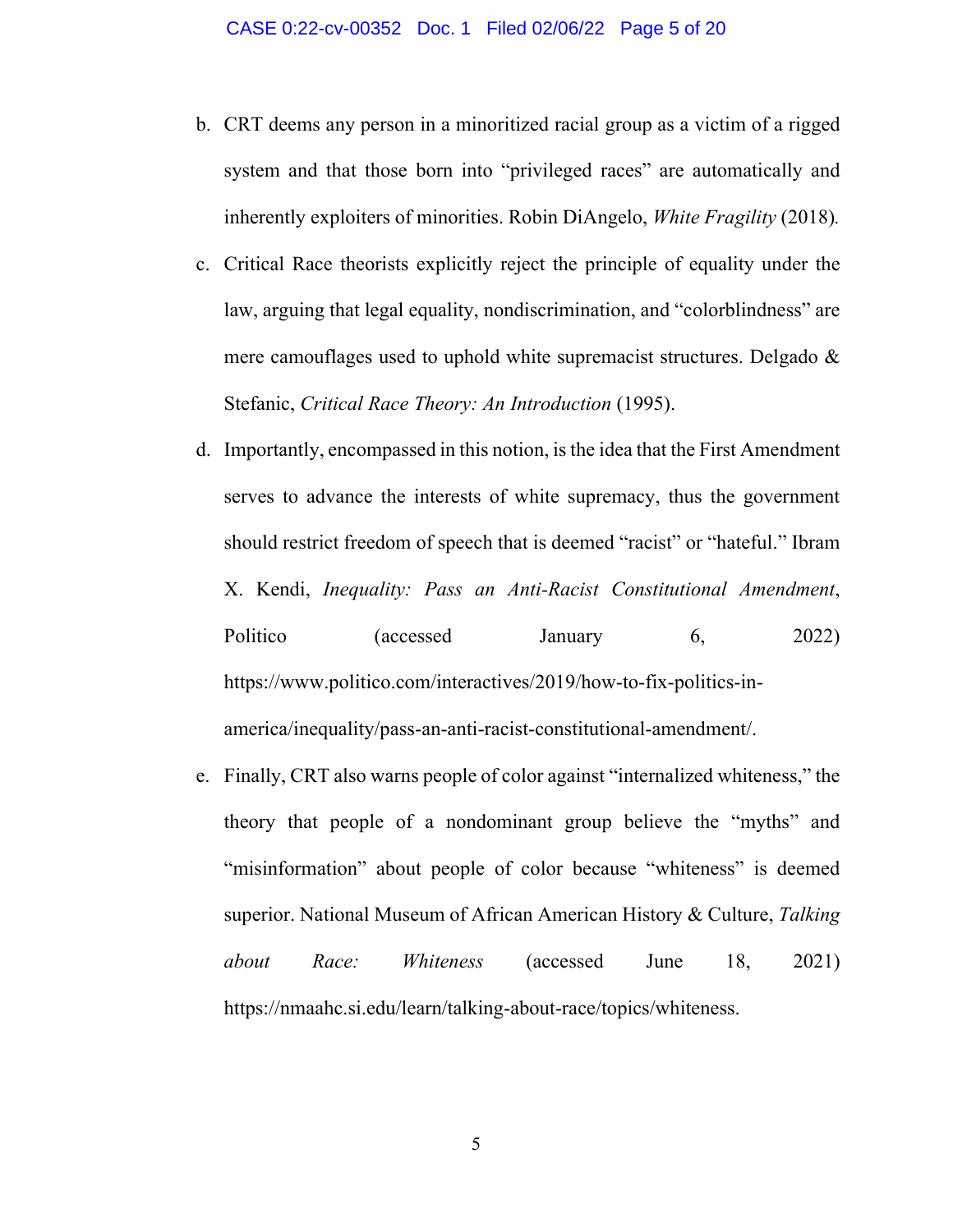## CASE 0:22-cv-00352 Doc. 1 Filed 02/06/22 Page 6 of 20

20. Through the summer of 2020, Dr. Gustilo began posting her research and findings to her personal Facebook page. These posts also included her personal opinions on the Black Lives Matter movement and CRT.

21. Dr. Gustilo rejected CRT publicly on her Facebook page because she believed that CRT is not a continuation of the civil rights movement but rather a repudiation of it.

22. Dr. Gustilo wrote a letter to HHS's CEO and the HHS Board of Directors in July of 2020 warning that, given the data available, the defunding of the police and the continued riots would cause loss of life and property. She also provided data procured from the Federal Bureau of Investigations contradicting the narrative that police officers were warrantlessly shooting black people. She urged HHS to hold open discussions regarding the data and acknowledge the disproportionate harm on vulnerable populations that could be anticipated by these actions.

23. HHS largely ignored Dr. Gustilo's letter and instead continued to foster an environment of discrimination and retaliation by supporting and perpetuating such a narrative and by imposing its own views on race, consistent with those espoused in CRT.

# **Hennepin Healthcare System Fosters a Discriminatory Environment.**

24. First, and most notably, Dr. Gustilo vocalized her disagreement with the discriminatory and retaliatory environment HHS was fostering when a program she created began to morph into racially segregated care. Initially, Dr. Gustilo sought to create a program within HHS's OBGYN Department to better understand the varying traditions and cultures of the diverse population HHS serves in order to personalize and improve each patient's experience during birth. She referred to this as "culturally congruent care," which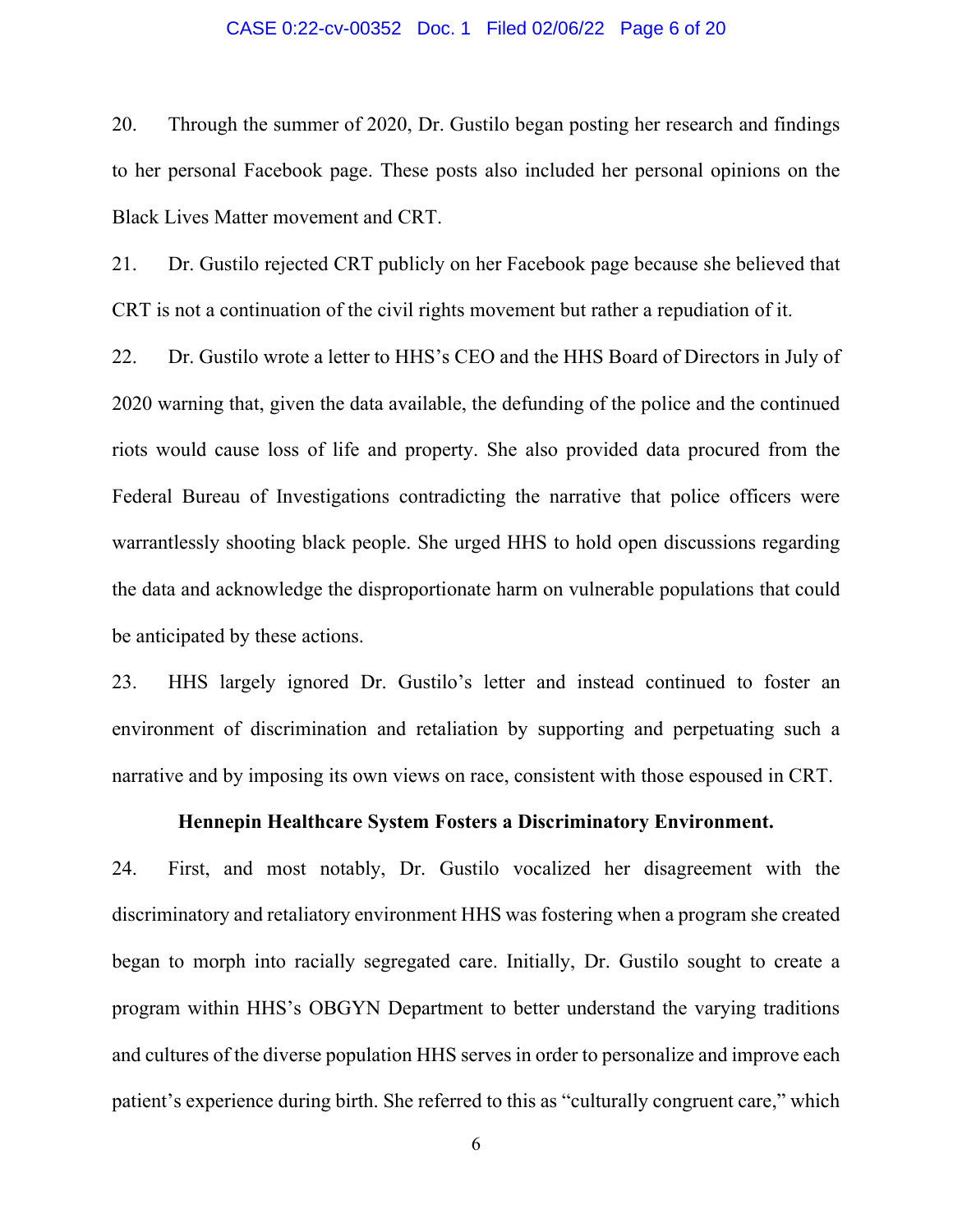#### CASE 0:22-cv-00352 Doc. 1 Filed 02/06/22 Page 7 of 20

emphasized and celebrated the varying cultural traditions during the birthing process, rather than letting such traditions divide or hinder how patients were cared for. However, she noticed that members of the Department instead began to transform the program from one that simply sought to respect and appreciate the various cultures to one of segregated care based on race.

25. Dr. Gustilo expressed her concerns and voiced her disagreement with this transformation, on behalf of her diverse patients and providers and in compliance with Title VII. Her concerns were dismissed.

26. After the murder of George Floyd, members of the OBGYN Department sought to send a public letter stating their support for the community. However, in the letter, members of the Department wished to state they supported members of their community in their "unrest."

27. Dr. Gustilo felt uncomfortable with how this term was used in the letter, believing it encouraged violence and rioting. As a healer, she felt compelled to stand up against what she believed could incite violence among diverse populations.

28. She encouraged members of the Department to sign the letter individually if they so wished but would not sign it from the Department as a whole, since not all members agreed on the language.

29. Ultimately, the term was taken out and Dr. Gustilo signed the letter on behalf of the Department.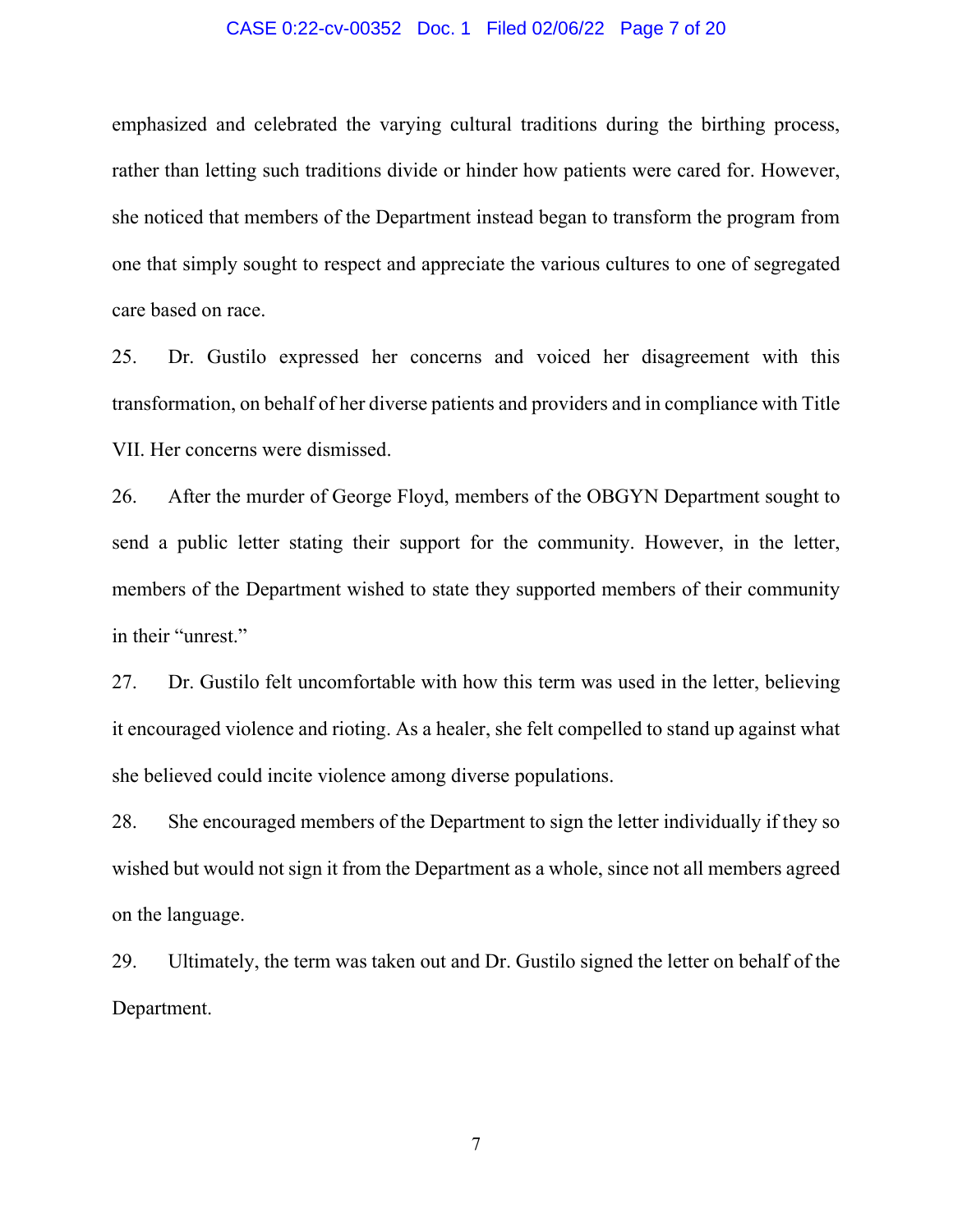#### CASE 0:22-cv-00352 Doc. 1 Filed 02/06/22 Page 8 of 20

30. In another instance, Dr. Gustilo vocalized her disagreement with the Department's public support of a Black Lives Matter event because this support ran contrary to HHS's policy against affiliating with political groups.

31. Moreover, Dr. Gustilo believed that the Black Lives Matter movement promotes and is guided by CRT and did not believe HHS should be advocating for the inequality and discriminatory environment created by CRT.

32. After Dr. Gustilo began posting her personal beliefs relating to CRT on her personal Facebook page, Dr. Gustilo's superiors, including Chief Medical Officer Daniel Hoody ("CMO Hoody") and Vice President of Medical Affairs David Hilden ("VPMA Hilden"), approached her. CMO Hoody and VPMA David Hilden asked Dr. Gustilo to put a disclaimer that her views were her own and not those of HHS but confirmed that she was still allowed to express her thoughts on her personal Facebook page.

33. Her personal Facebook posts included posts criticizing CRT and aspects of the Black Lives Matter movement as movements and teachings that contradicted the principle of equality under the U.S. Constitution and Title VII and the Minnesota Human Rights Act. 34. Throughout each of the above occurrences, Dr. Gustilo advocated for equality under the U.S. Constitution, Title VII, and the Minnesota Human Rights Act.

35. After this string of events, CMO Hoody and HHS Human Resources conducted their first meeting with Dr. Gustilo, in October 2020.

36. In this meeting, Dr. Gustilo was told that members of the Department were afraid of her and believed her posts and stated beliefs were racist.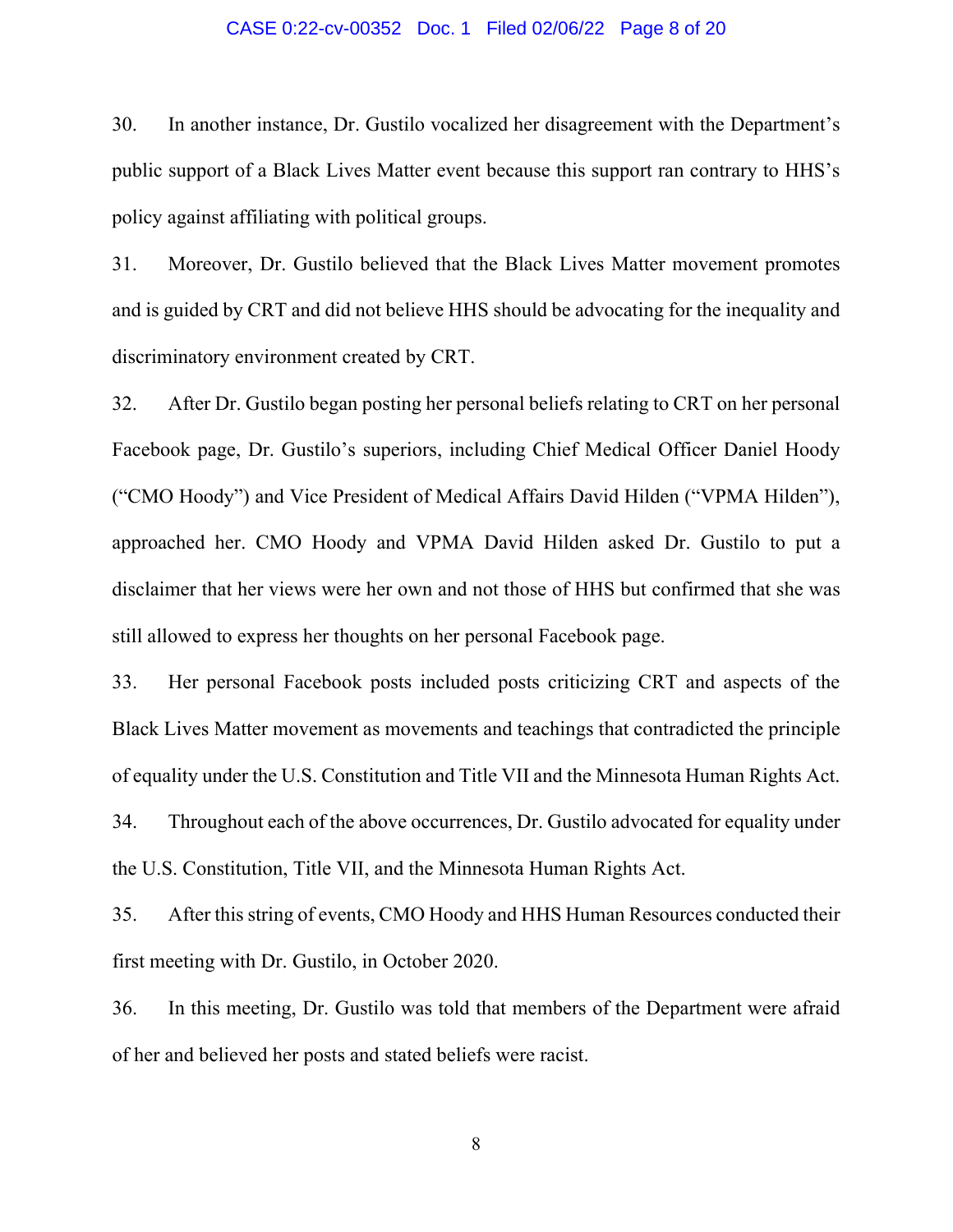#### CASE 0:22-cv-00352 Doc. 1 Filed 02/06/22 Page 9 of 20

37. In this meeting (and beyond), Dr. Gustilo continuously asked for tangible instances of racist behavior, or perceived instances of retaliation against those whom she did not agree with. HHS superiors were unable to identify any examples.

38. CMO Hoody and HHS Human Resources alleged that staff grew "afraid" to talk to her and felt that her personal Facebook posts were "racist." Dr. Gustilo was also told that her personal Facebook posts affected her "ability to lead."

39. After this meeting, HHS retained a human resources firm to conduct an internal investigation into Dr. Gustilo.

40. The human resources firm interviewed and sought feedback from members of the OBGYN Department. On January 7, 2021, the firm shared its Investigation Summary.

41. The human resources firm's Investigation Summary stated that Dr. Gustilo was not involved enough in the Department, was late for or missed meetings, and cut people off in discussions. The human resources firm's Investigation Summary also indicated a distrust among members of the Department.

42. However, Dr. Gustilo was not previously penalized for such alleged behavior.

43. Moreover, both email receipts and client satisfaction feedback surveys strongly contrasted the human resource's firm's Investigation Summary.

44. Importantly, Dr. Gustilo's performance had never been questioned or brought to her attention before she began voicing her beliefs on her personal Facebook page and standing up for compliance under the United States Constitution, Title VII, and the Minnesota Human Rights Act.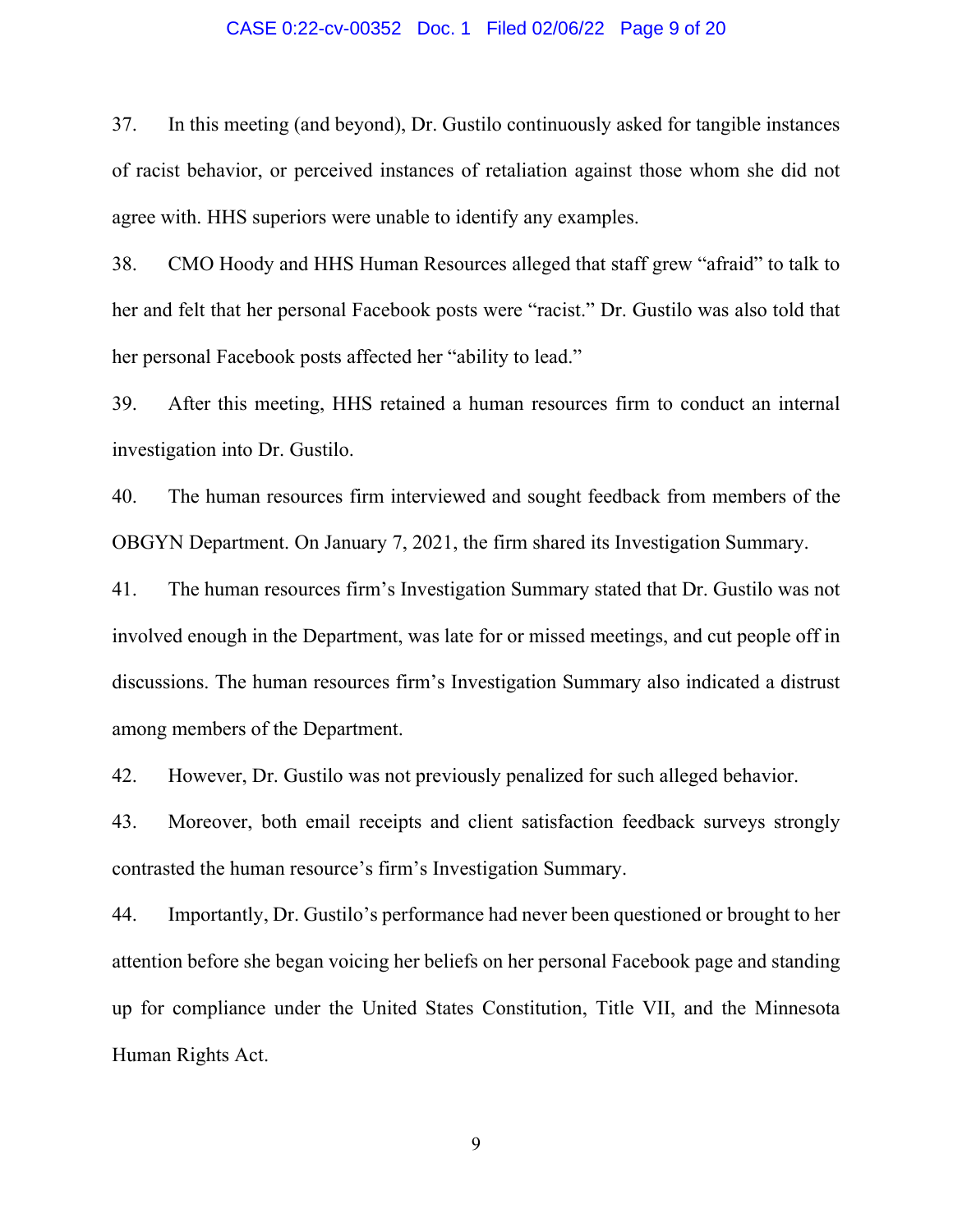### CASE 0:22-cv-00352 Doc. 1 Filed 02/06/22 Page 10 of 20

45. In fact, Defendant thought of Dr. Gustilo as such an exemplary doctor that she had been featured on an HHS billboard in downtown Minneapolis, near Hennepin County Medical Center.

46. She was also frequently lauded amongst colleagues and her superiors for her passion and service to the diverse population HHS served.

47. It was not until she, as a person of color who had previously been celebrated, spoke out against CRT that she was instead deemed unqualified, unable to lead her team, and even questioned as having a mental breakdown.

48. Along with the immaterial and false allegations of issues with Dr. Gustilo's performance, Superiors of HHS also stated Dr. Gustilo did not have insight into her own "racism" and how her beliefs affected members of the Department.

49. This lack of basis was also supported by a letter sent by members of her Department primarily voicing their concerns with her social media postings and the "lack of confidence in leadership." This letter claimed these issues caused distrust and division within the Department.

## **HHS Retaliates against Dr. Gustilo.**

50. On January 8, 2021, Dr. Gustilo was asked to voluntarily step down.

51. She refused, stating that HHS had failed to identify any tangible or material reason warranting stepping down or a potential demotion.

52. On January 22, 2021, Dr. Gustilo was placed on paid administrative leave from her duties as Chair; she was only permitted to perform her responsibilities for direct patient care or work unrelated to Chair duties.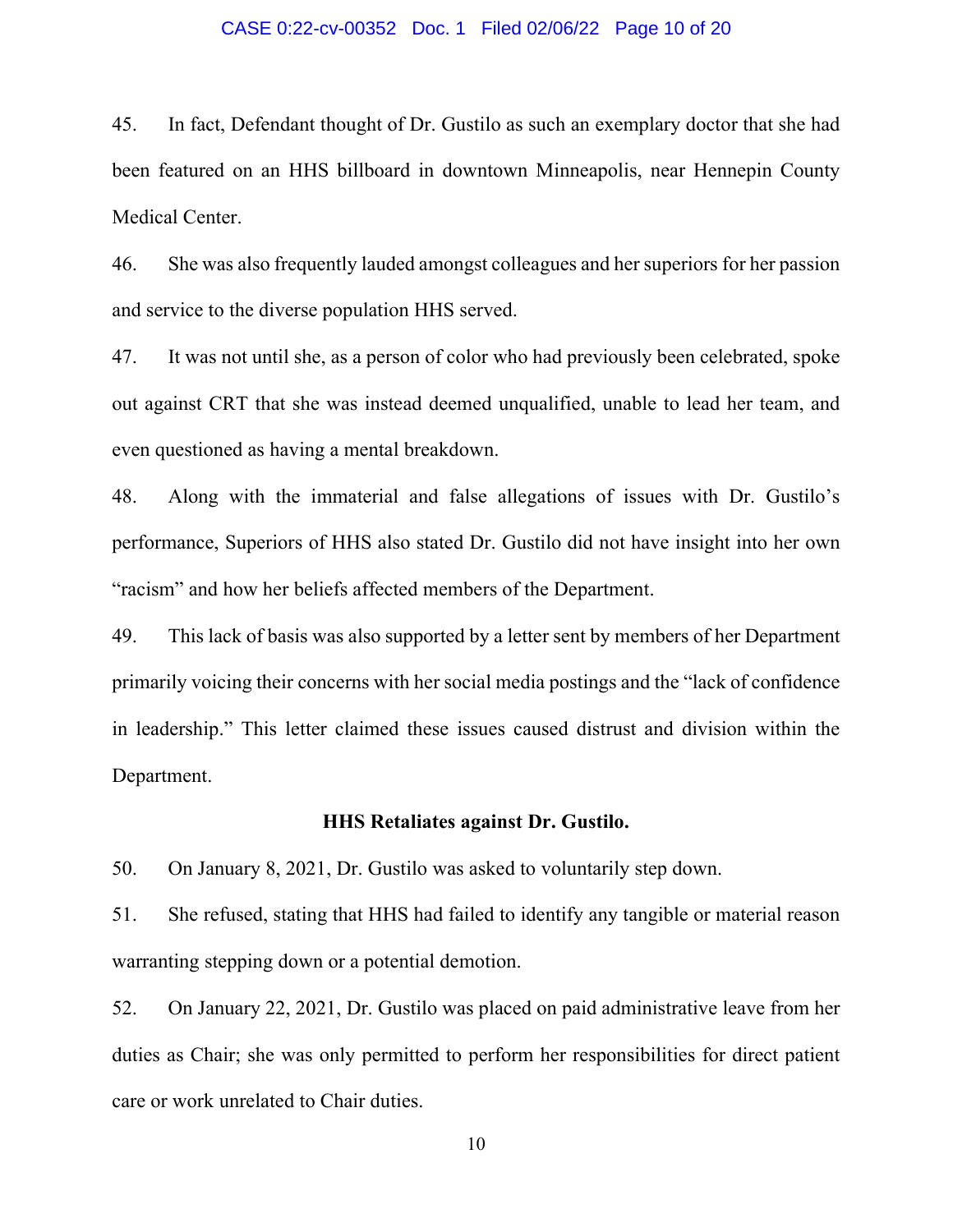### CASE 0:22-cv-00352 Doc. 1 Filed 02/06/22 Page 11 of 20

53. The vote for removal of Dr. Gustilo as chair went before the Medical Executive Committee, who voted in favor of recommending demotion. This recommendation was then brought to the Board of Directors.

54. On April 29, 2021, Dr. Gustilo was formally demoted by the Board of Directors in her role as Chief of the OBGYN Department.

55. Dr. Gustilo's successor as Chief of the OBGYN Department is white.

56. Dr. Gustilo once again asked for the basis of her demotion, given that she received above standard marks for quality performance, clear communication, listening, showing respect, and spending enough time with patients. She also was running one of the highest performing departments among HHS.

57. She was told that members of her Department questioned her ability to lead based on her statements made on her personal Facebook page, and specifically, her views on race which conform with Title VII and the Minnesota Human Rights Act.

58. During one specific HHS HR meeting on March 10, 2021, she was told that her beliefs, including her advocacy for equality under the law and compliance with the U.S. Constitution, Title VII, and the Minnesota Human Rights Act were the "trigger" for her demotion.

59. HHS Human Resources went on to explain that such beliefs and advocacy impacted the workplace.

60. On October 24, 2021, as a result of her demotion, Dr. Gustilo's annual salary decreased from \$493,293.00 to \$340,000.00.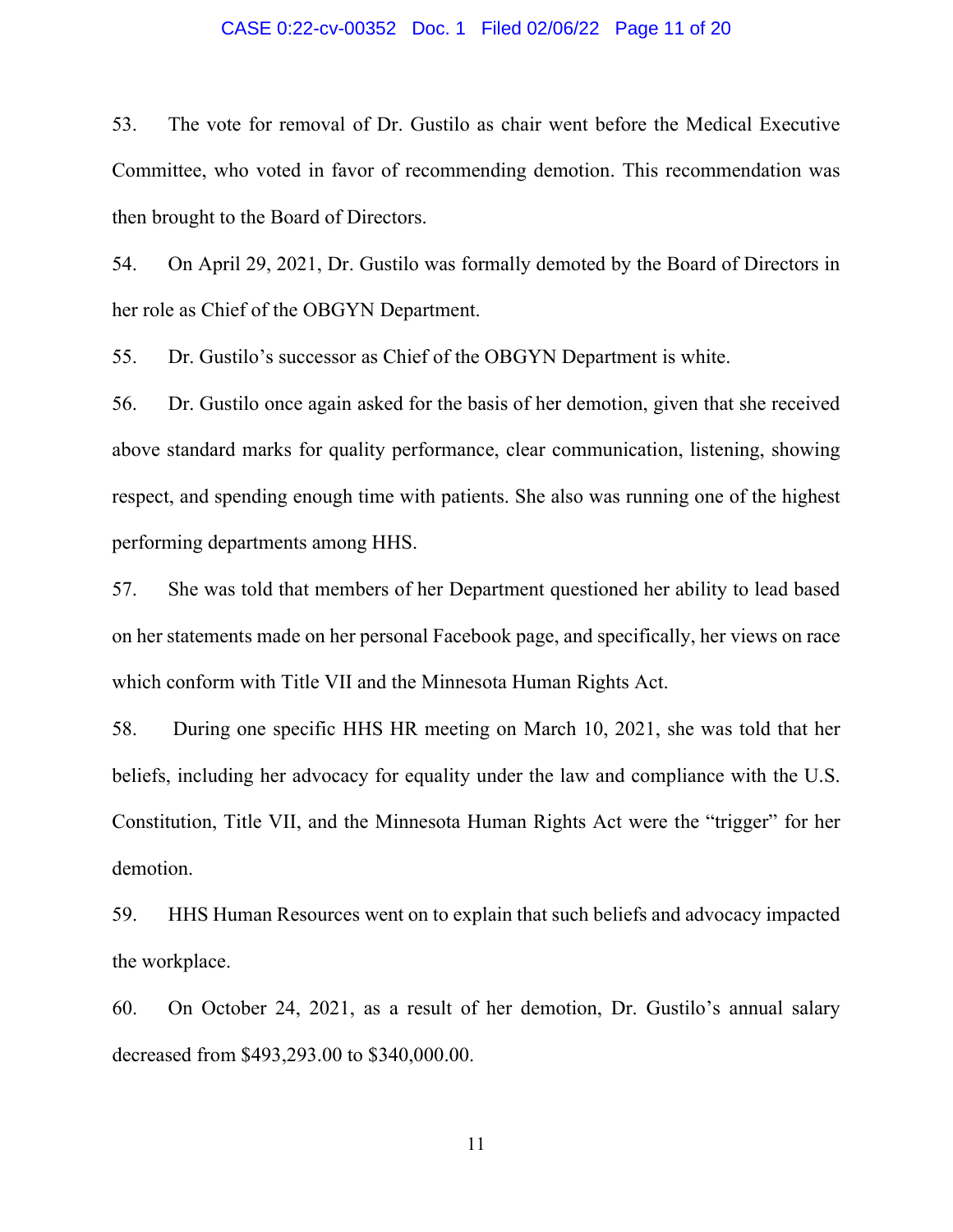#### CASE 0:22-cv-00352 Doc. 1 Filed 02/06/22 Page 12 of 20

61. It became clear to Dr. Gustilo that HHS was discriminating against her, as a person of color, for her refusal to subscribe to CRT and her supposed "internalized whiteness" for rejecting CRT.

62. HHS stated that Dr. Gustilo could not adequately lead her Department, and that this inability to lead was due to her refusal to subscribe to the beliefs encompassed in CRT.

63. Dr. Gustilo was also removed from her role as Chair by the Board of Directors, the same body that had endorsed her as qualified, committed, and passionate only months prior on July 10, 2020.

64. On June 26, 2021, Dr. Gustilo brought an Equal Employment Opportunity Commission ("EEOC") Charge against HHS, wherein she alleged that she had been discriminated and retaliated against on the basis of her race and for her advocacy for compliance with Title VII.

65. HHS's Position Statement, in response to Dr. Gustilo's EEOC Charge, failed to identify any legitimate basis for her demotion. A true and correct copy of HHS's Position Statement is attached hereto as **Exhibit A**.

66. In its Position Statement, HHS included a report from March 2017 where two female African American physicians spoke to HR about how they felt they were treated in the OBGYN Department. (Ex. A.) Yet, nowhere in the HR report presented by HHS do any of the concerns specifically point to or place blame on Dr. Gustilo. (*Id*.) The two African American physicians listed examples of micro-aggressions, namely an incident where a patient refused to see an African-American provider, as well as an inappropriate statement made by an Registered Nurse. (*Id*.)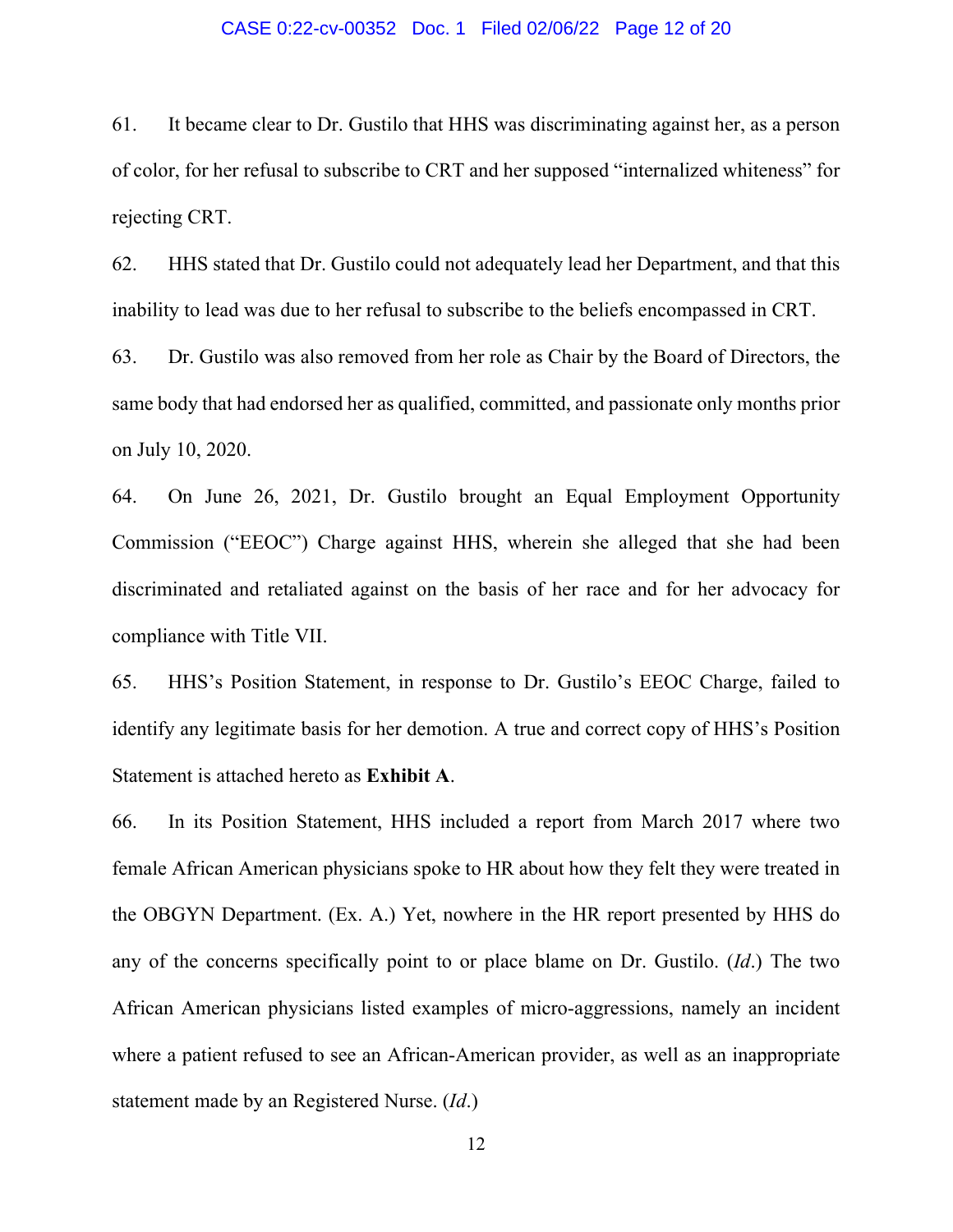#### CASE 0:22-cv-00352 Doc. 1 Filed 02/06/22 Page 13 of 20

67. The report itself concludes there was "nothing specific mentioned other than the specific examples listed." (Ex. A.)

68. Instead, Dr. Gustilo's assertion in her Charge remained true: her record had been pristine, and her ability to lead and run her Department had gone unquestioned, until she began to vocalize her opinions regarding race that are consistent with the views of Martin Luther King, Jr., the Civil Rights Movement of the 1960s, Title VII, and the Minnesota Human Rights Act. She only rejected the now fashionable but avowedly anti-liberal race essentialist views that have come to dominate the moral pronouncements of the managerial-professional class and the medical profession since 2020.

69. Moreover, HHS emphasized that Dr. Gustilo's views on race created "trauma" and "discomfort" among the OBGYN Department.

70. HHS itself admits that because members of the Department, and other leaders in the HHS community, resented her nonconformance to such views as a person of color, and they were unable to work with her or respect her leadership as Chair because of such nonconformance.

71. On December 29, 2021, after 180 days from when Dr. Gustilo filed her Charge with the EEOC, the EEOC gave Dr. Gustilo Notice of Right to Sue. A true and correct copy of the EEOC's Notice of Right to Sue is attached hereto as **Exhibit B**.

72. Despite HHS's claim that Dr. Gustilo's demotion was warranted because she was unable to lead her Department, the interim acting chair of the Department, Dr. Gustilo's successor, requested Dr. Gustilo present to the Department on ways to effectively manage the responsibilities of working in clinic.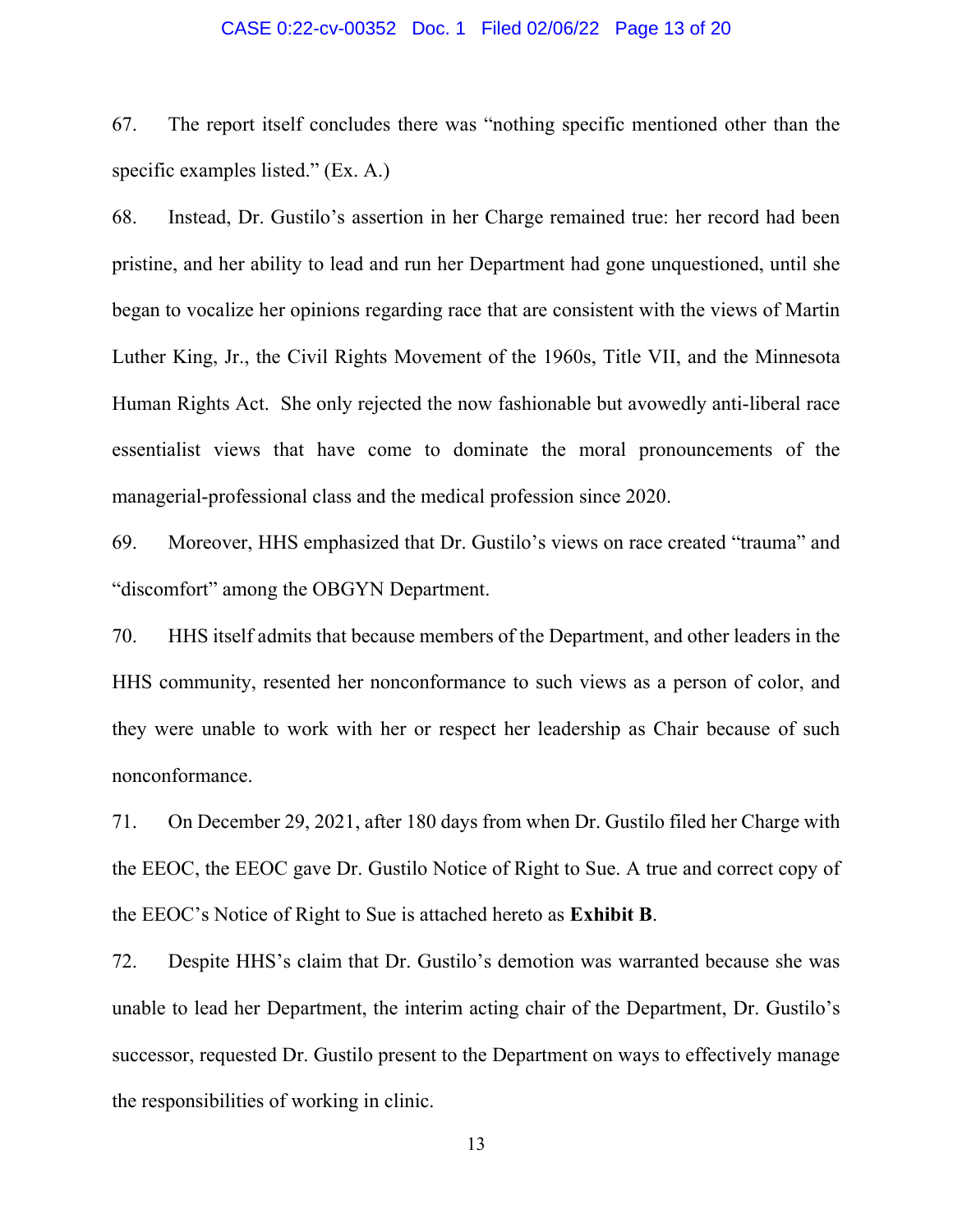73. The interim acting chair of the Department made this request based on Dr. Gustilo's continued high performance and patient satisfaction.

## **CAUSES OF ACTION**

# **COUNT I – TITLE VII RACIAL DISCRIMINATION**

74. Plaintiff restates and realleges the foregoing as if fully stated herein.

75. Plaintiff, as a female doctor of Filipino descent, is a member of a protected class.

76. Plaintiff was qualified for her role as Chair of the HHS OBGYN Department. This is demonstrated through the metrics demonstrating the OBGYN Department's high performance and satisfaction rates under her tenure, the numerous initiatives she spearheaded as Chair, and her personal patient satisfaction records.

77. Plaintiff was demoted from her role as Chair of the OBGYN Department, which resulted in a decrease in pay of over \$150,000.00

78. Plaintiff's demotion occurred under circumstances giving rise to an inference of discrimination:

- a. Before Plaintiff began expressing her beliefs and advocating for compliance under Title VII and the U.S. Constitution, her leadership, qualifications, or ability to run the OBGYN Department had never been questioned.
- b. In the meetings leading up to her demotion, and when she was demoted, Defendant was unable to identify any material issues warranting a demotion.
- c. Moreover, Plaintiff was even told by human resources personnel that her beliefs served as the "trigger" for her demotion and affected her ability to lead her Department.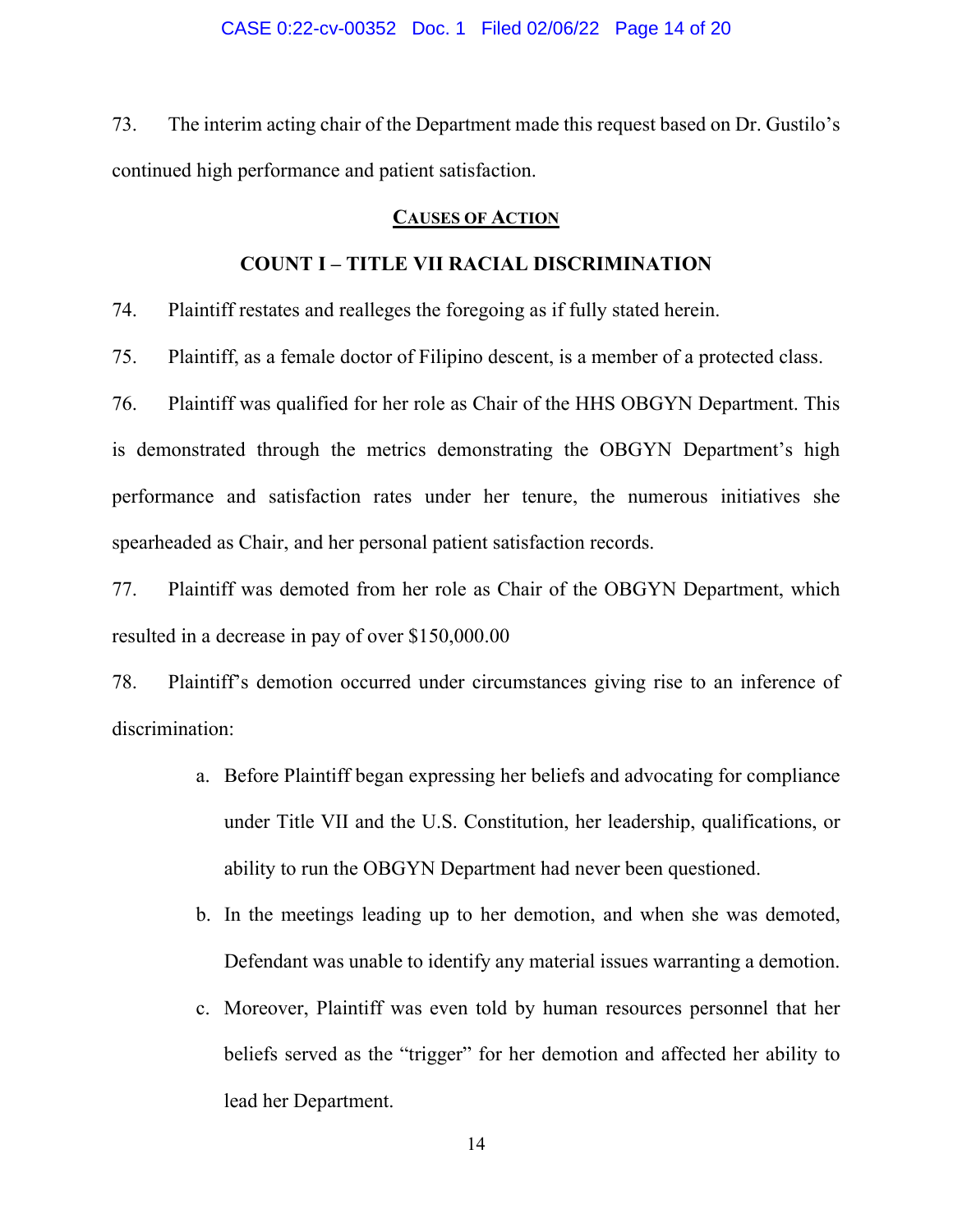d. Plaintiff was demoted when she refused to subscribe to the ideology expected of her as a person of color and was instead punished for her "internalized whiteness."

e. Finally, months after her demotion, the interim Chair who replaced Plaintiff, requested her help in teaching members of the Department how to effectively manage the responsibilities of clinic. The interim Chair requested this of Plaintiff despite the fact that one of the stated bases for Plaintiff's demotion was her "inability to lead."

79. Because Plaintiff is a member of a protected class, who was qualified for her position, and suffered an adverse employment action that occurred under circumstances giving rise to an inference of discrimination, she has been discriminated against on the basis of race, in violation of Title VII of the Civil Rights Act of 1964, 42 U.S.C. § 2000e-2

80. Plaintiff has suffered damages in the form of humiliation, embarrassment, degradation of character, demotion and suffered a pay decrease for such violation.

# **COUNT II – RETALIATION UNDER TITLE VII**

81. Plaintiff restates and realleges the foregoing as if fully stated herein.

82. On numerous occasions, Plaintiff voiced her dissent to the discriminatory actions of Defendant. These discriminatory actions included the advocacy for segregated care and the implementation of CRT, which fostered inequality and noncompliance with Title VII.

83. Plaintiff also voiced her dissent to the discrimination she experienced, as a woman of color, for her personal beliefs and advocacy of equality and compliance with Title VII.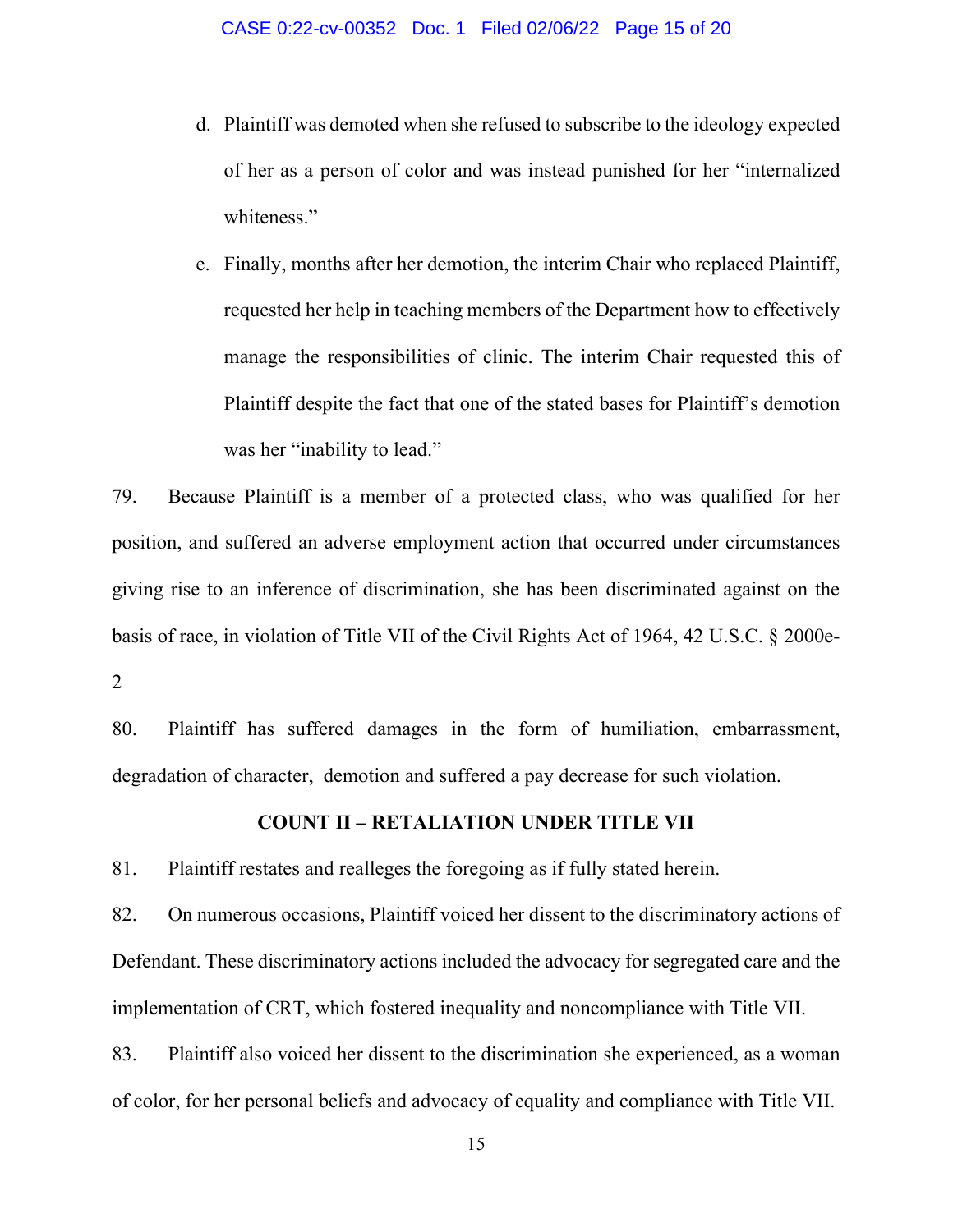#### CASE 0:22-cv-00352 Doc. 1 Filed 02/06/22 Page 16 of 20

84. Defendant retaliated against Plaintiff for opposing such discrimination by demoting her from her role as Chief of the OBGYN Department without due cause. This demotion included a decrease in pay of over \$150,000.

85. Defendant failed to identify any material justification warranting such demotion. Before Plaintiff began expressing her beliefs and advocating for compliance under Title VII, her leadership, qualifications, or ability to run the OBGYN Department had never been questioned. In the meetings leading up to her demotion, and when she was demoted, Defendant was unable to identify any material issues warranting a demotion. Moreover, Plaintiff was even told by human resources personnel that her beliefs served as the "trigger" for her demotion and affected her ability to lead her Department.

86. Finally, months after her demotion, the interim Chair who replaced Plaintiff, requested her help in teaching members of the Department how to effectively manage the responsibilities of clinic. The interim Chair requested this of Plaintiff despite the fact that one of the stated bases for Plaintiff's demotion was her "inability to lead."

87. Because Plaintiff voiced her dissent against Defendant's discriminatory actions, and Defendant retaliated against Plaintiff for such dissent by demoting her and decreasing her pay, Defendant has retaliated against Plaintiff under Title VII of the Civil Rights Act of 1964, 42 U.S.C. § 2000e-3.

88. Plaintiff has suffered damages in the form of humiliation, embarrassment, degradation of character, demotion, and a pay decrease for such violation.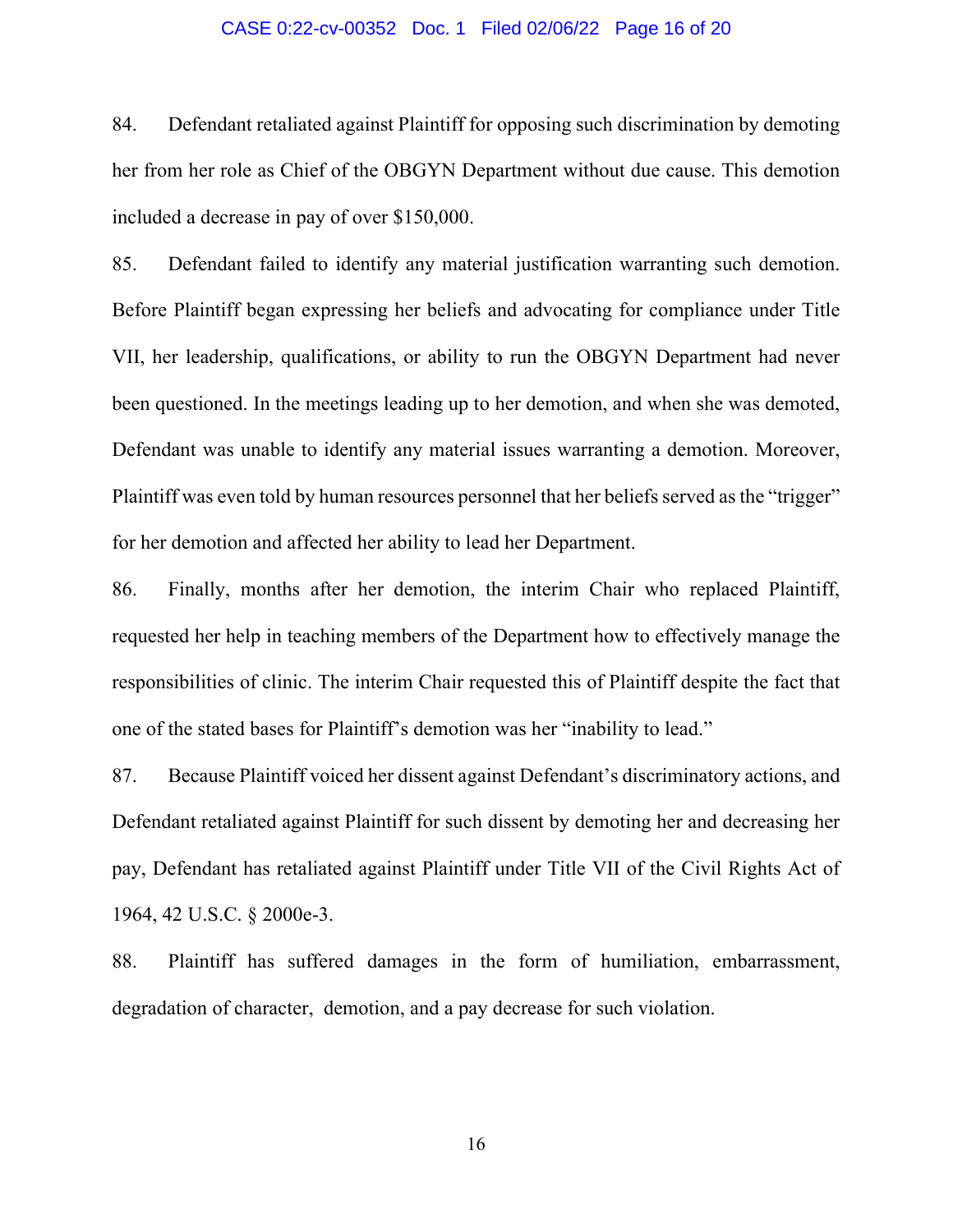# **COUNT III – 42 U.S.C. § 1983 Deprivation of Rights (First Amendment Retaliation)**

89. Plaintiff restates and realleges the foregoing as if fully stated herein.

90. Plaintiff engaged in a constitutionally protected activity when she expressed her opinions on her personal Facebook page.

91. Defendant, as a subsidiary of Hennepin County, is a state actor.

92. Defendant acted under color of the law when it demoted Plaintiff for her advocacy for equality and non-discrimination, and willfully deprived Plaintiff of her constitutional right to freedom of speech.

93. Plaintiff's protected activity was a substantial and motivating factor in Defendant's actions as evidenced by Defendant's failure to identify any material or valid reason for Plaintiff's demotion. Moreover, Defendant never issued any sort of warning for any of the alleged behavior. Plaintiff was also told by human resources personnel that her beliefs served as the "trigger" for her demotion and affected her ability to lead her Department.

94. Plaintiff's demotion was an official act of HHS because it was done upon recommendation from the HHS medical executive committee and was formally adopted and approved by the HHS Board of Directors. Because Plaintiff's demotion was an official action of the final policy making authority of HHS, this demotion was act of official HHS policy.

95. This demotion made by the Board of Directors as an official act and policy of HHS, violated Plaintiff's constitutional rights because her protected speech was a basis for her demotion.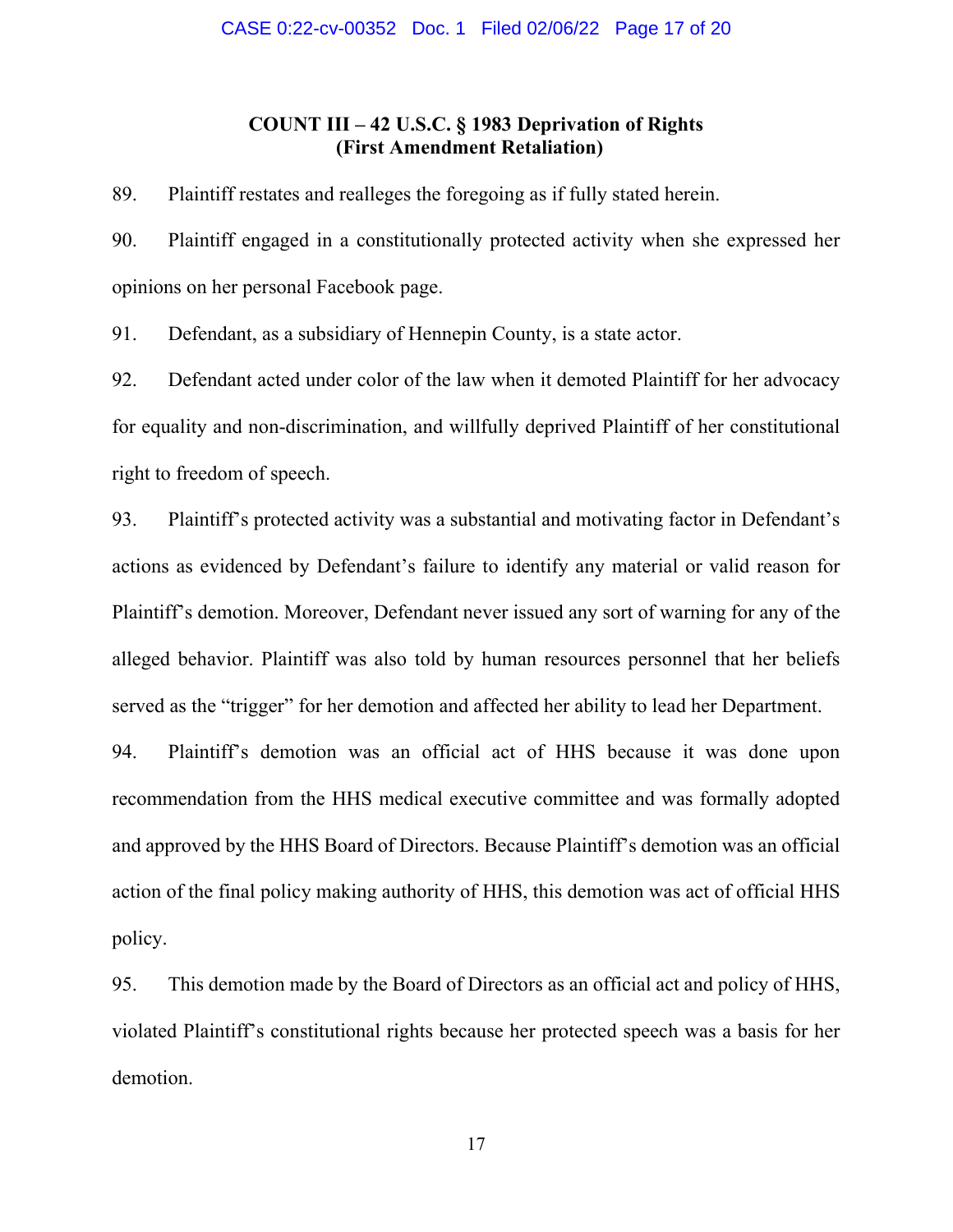#### CASE 0:22-cv-00352 Doc. 1 Filed 02/06/22 Page 18 of 20

96. Because Plaintiff engaged in a constitutionally protected activity, and Defendant acted under color of the law in demoting Plaintiff for such protected activity, Defendant retaliated against Plaintiff, in violation of the First Amendment and 42 U.S.C. § 1983.

97. Plaintiff has suffered damages in the form of humiliation, embarrassment, degradation of character, demotion, and a pay decrease for such violation.

# **COUNT V – RACIAL DISCRIMINATION UNDER THE MINNESOTA HUMAN RIGHTS ACT**

98. Plaintiff restates and realleges the foregoing as if fully stated herein.

99. Plaintiff, as a Black female doctor of Filipino descent, is a member of a protected class under the Minnesota Human Rights Act.

100. Plaintiff was qualified for her role as Chair of the HHS OBGYN Department. This is demonstrated through the numerous initiatives she spearheaded and the metrics demonstrating the OBGYN Department's high performance and satisfaction rates.

101. Plaintiff was demoted from her role as Chief of the OBGYN Department, which included a decrease in pay.

102. Plaintiff's successor is white.

103. Plaintiff's demotion occurred under circumstances giving rise to an inference of discrimination as Defendant was unable to identify any material issues warranting a demotion, nor did she ever receive a warning for any of the alleged behavior. Plaintiff was also told by human resources personnel that her beliefs served as the "trigger" for her demotion and affected her ability to lead her Department.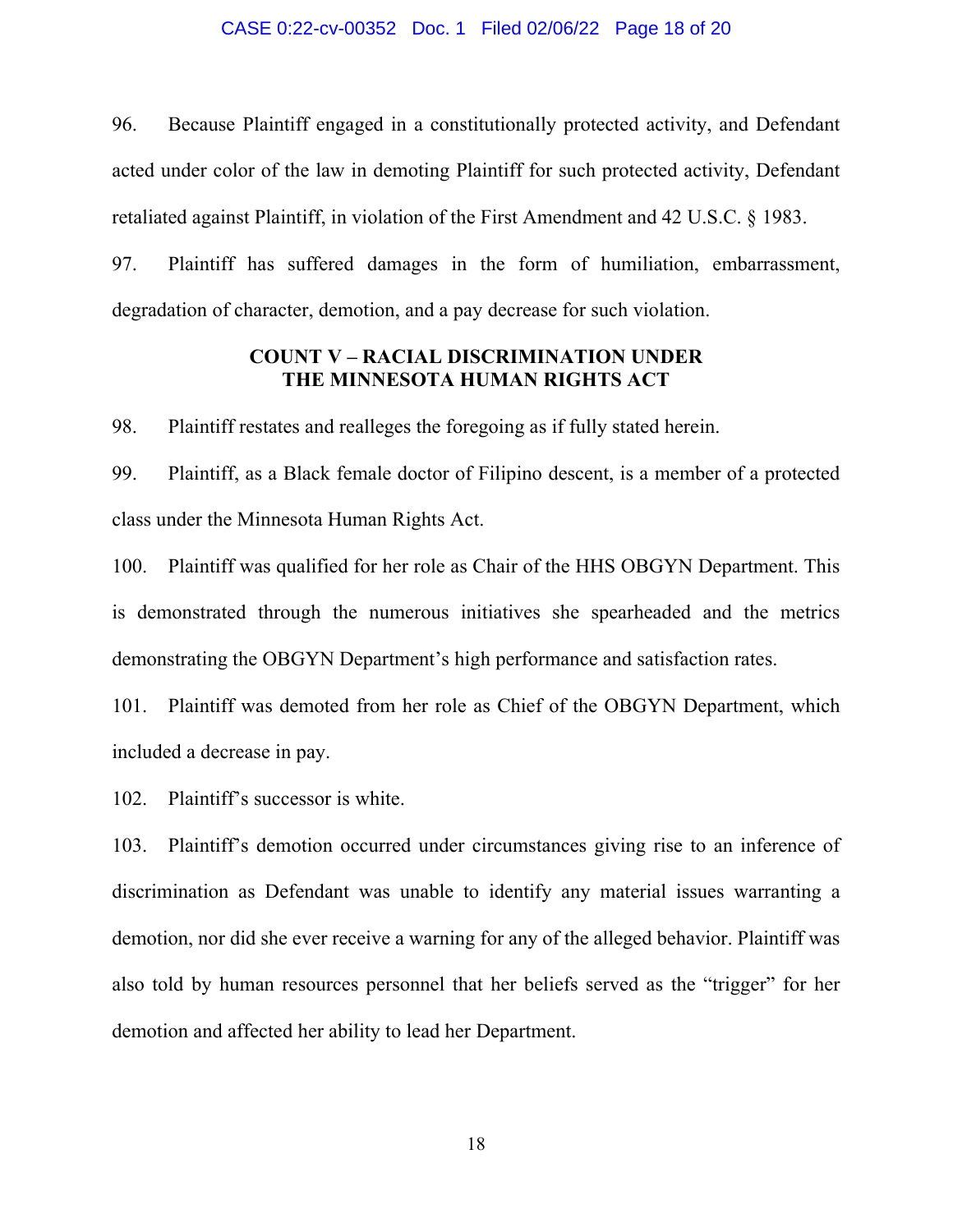#### CASE 0:22-cv-00352 Doc. 1 Filed 02/06/22 Page 19 of 20

104. Finally, months after her demotion, the interim Chair who replaced Plaintiff, requested her help in teaching members of the Department how to effectively manage the responsibilities of clinic. The interim Chair requested this of Plaintiff despite the fact that one of the stated bases for Plaintiff's demotion was her "inability to lead."

105. Moreover, Defendant discriminated against Plaintiff when she refused to subscribe to the ideology expected of her as a person of color, and was instead punished for her "internalized whiteness."

106. Because Plaintiff is a member of a protected class, who was qualified for her position, suffered an adverse employment action that occurred under circumstances giving rise to an inference of discrimination, Defendant discriminated against Plaintiff on the basis of race, in violation of the Minnesota Human Rights Act under Minn. Stat. § 363A.15(1). 107. Plaintiff has suffered damages in the form of humiliation, embarrassment, degradation of character, demotion, and a pay decrease for such violation.

# **COUNT - VI REPRISAL UNDER THE MINNESOTA HUMAN RIGHTS ACT**

108. Plaintiff restates and realleges the foregoing as if fully stated herein.

109. Plaintiff was discriminated against under the Minnesota Human Rights Act as a member of a protected class, who suffered an adverse employment action that occurred under circumstances giving rise to an inference of discrimination.

110. Defendant, as the perpetrator of discrimination, intentionally engaged in reprisal against Plaintiff by demoting her for opposing discrimination in violation of the Minnesota Human Rights Act, Minn. Stat. § 363A.15(1).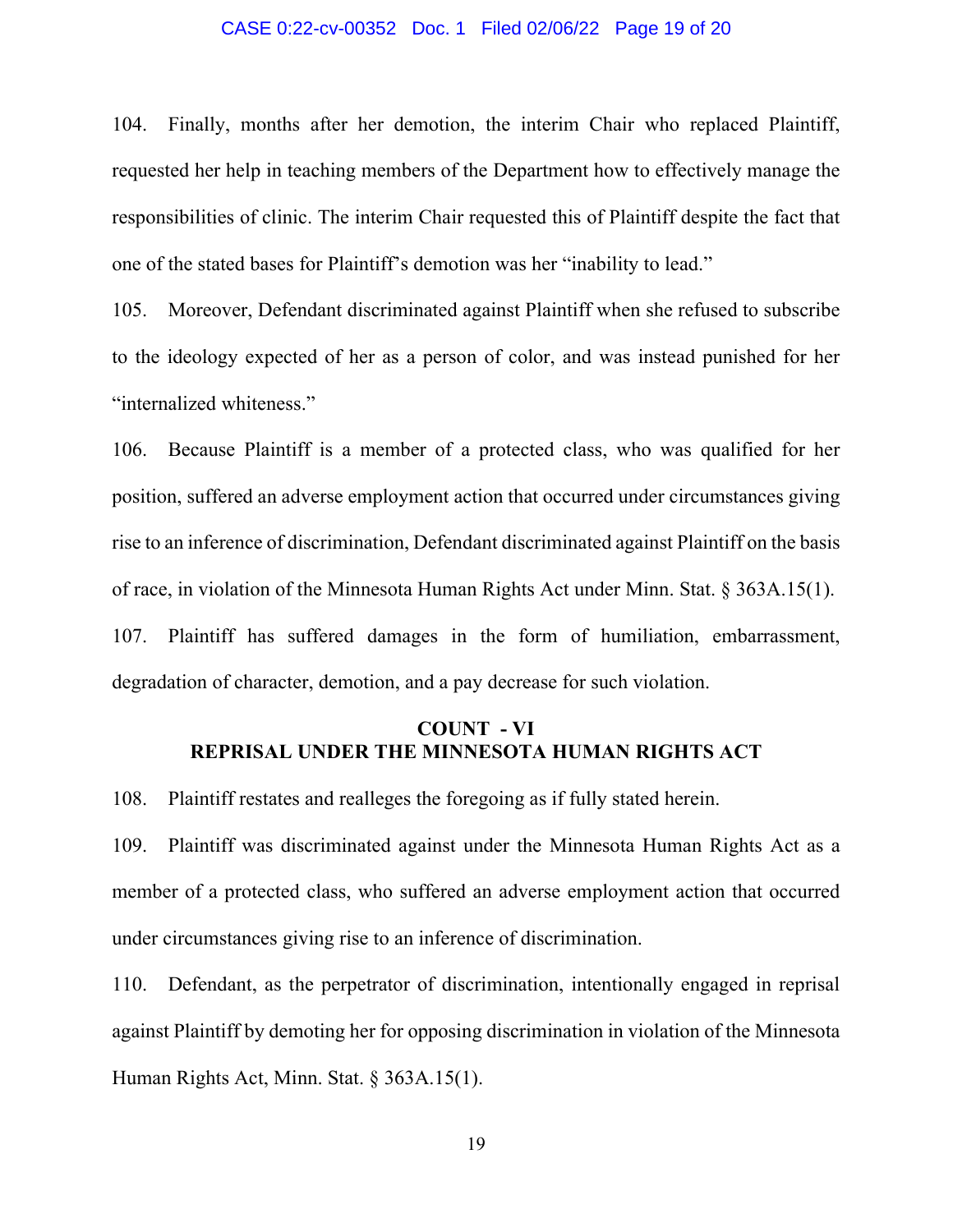### CASE 0:22-cv-00352 Doc. 1 Filed 02/06/22 Page 20 of 20

111. Plaintiff has suffered damages in the form of humiliation, embarrassment, degradation of character, demotion, and a pay decrease for such violation.

**WHEREFORE**, Plaintiff Dr. Tara Gustilo prays for Judgment as follows:

A. For an Award of damages in an amount in excess of \$75,000.00, exclusive

of interest and costs, the exact amount to be proven at trial;

B. For costs and disbursements and expenses;

C. For reasonable attorney's fees, pursuant to 42 U.S.C. § 1988, 42 U.S.C §

2000e–5(k), and Minn. Stat. § 363A.33, or other applicable law; and

D. For such other relief as the Court deems just and equitable.

# ECKLAND & BLANDO LLP

Dated: February 6, 2022 /S/DANIEL J. CRAGG

Daniel J. Cragg (#389888) Anne St. Amant (#401923) 800 Lumber Exchange Building 10 South Fifth Street Minneapolis, Minnesota 55402 dcragg@ecklandblando.com astamant@ecklandblando.com (612) 236-0160

UPPER MIDWEST LAW CENTER

Douglas P. Seaton (#127759) James V. F. Dickey (#393613) 8421 Wayzata Boulevard, Suite 300 Golden Valley, Minnesota 55426 (612) 428-7000 Doug.Seaton@umlc.org James.Dickey@umlc.org

*Counsel for Plaintiff*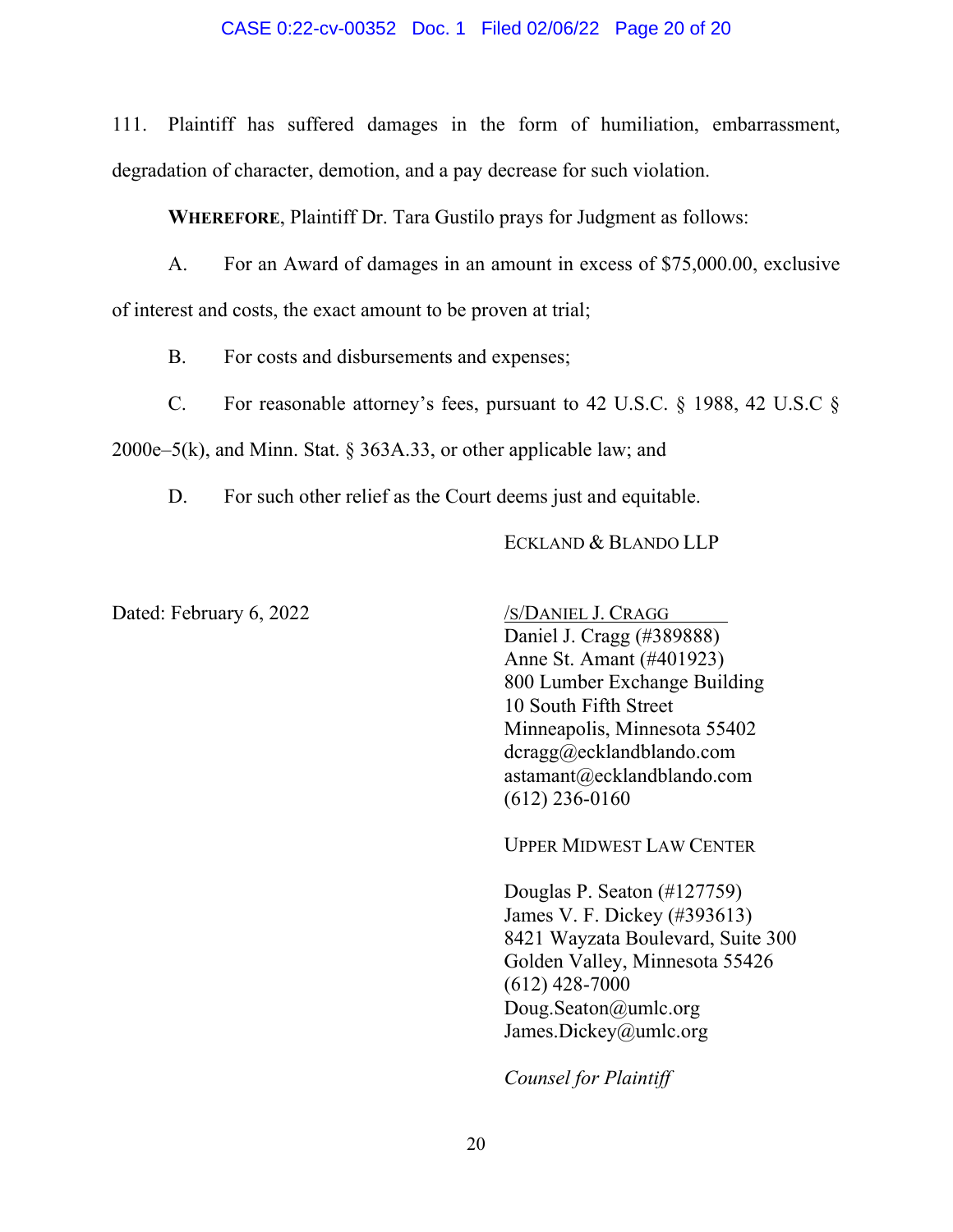CASE 0:22-cv-00352 Doc. 1-1 Filed 02/06/22 Page 1 of 14



**OFFICE OF THE HENNEPIN COUNTY ATTORNEY**

**MICHAEL O. FREEMAN** COUNTY ATTORNEY



August 19, 2021

Equal Employment Opportunity Commission 333 South Second Avenue Suite 720 Minneapolis, MN 55401

RE: Tara Gustilo / Hennepin Healthcare System, Inc. Charge No.: 444-2021-01287

Dear Investigator:

I am the Senior Assistant Hennepin County Attorney representing Respondent Hennepin Healthcare Systems, Inc (HHS) in this matter; please direct all future communication to me.

The Charging Party (CP), Dr. Tara Gustilo, is a gynecologist in HHS's OB/GYN department. She has been a good medical provider for many years. This Spring, however, she was removed as department Chair because she alienated her entire department and was not providing the necessary leadership required of a department chair. She incorrectly and myopically viewed the legitimate criticisms of her performance as department Chair as based solely on opposition to her political positions. This same lack of self-awareness is what lead to her downfall as Chair. She and her counsel, the Upper Midwest Law Center,

A-2000 GOVERNMENT CENTER 300 SOUTH SIXTH STREET MC-200 MINNEAPOLIS, MINNESOTA 55487 PHONE: 612-348-5550 [www.hennepinattorney.org](http://www.hennepinattornney.org/)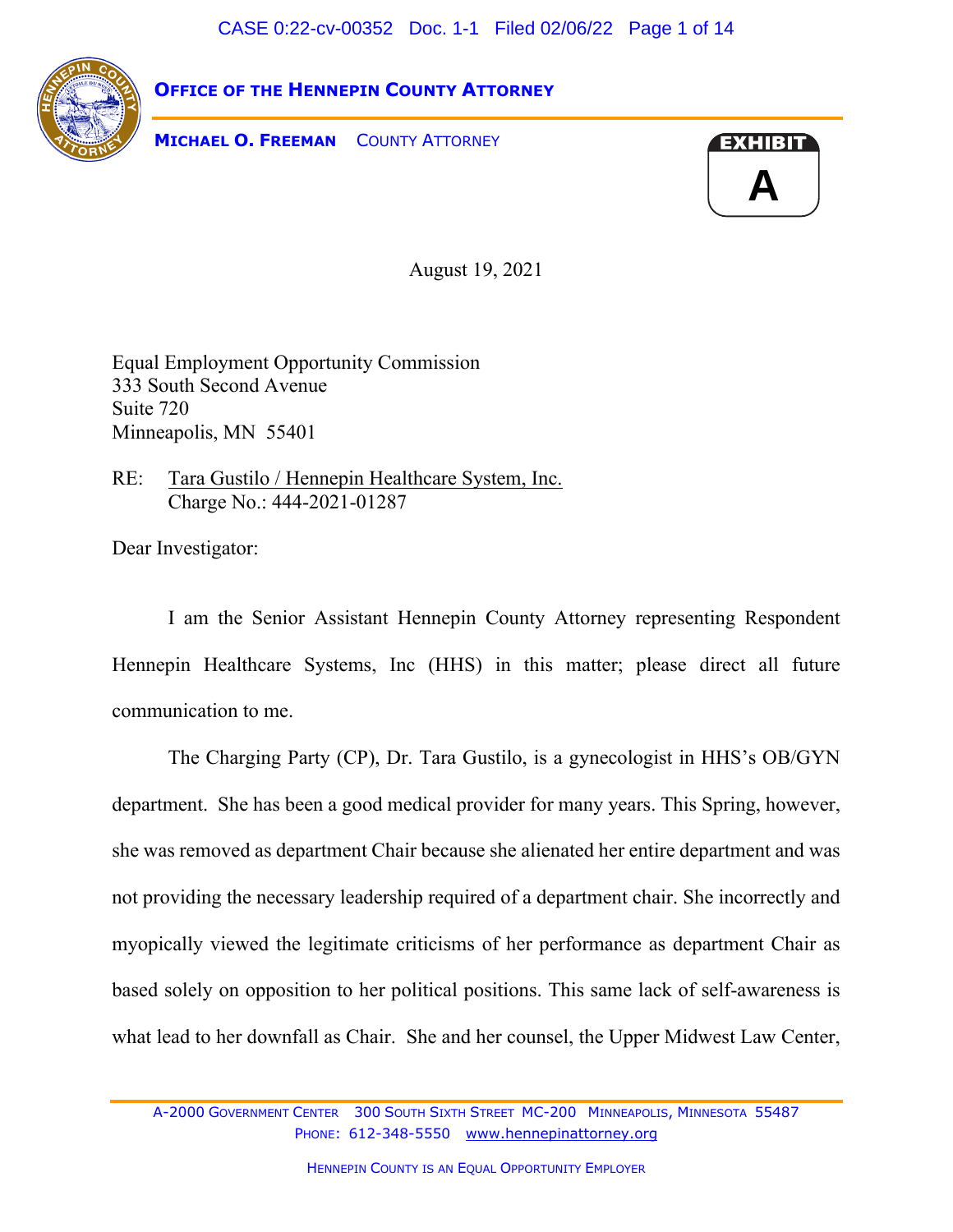with support from the Foundation Against Intolerance & Racism (FAIR), now bring this charge and threaten a lawsuit in an effort to advance their political agenda. The EEOC should not let itself be used in this manner; and because no violation of Title VII has occurred, it should promptly dismiss this charge.

#### **BACKGROUND**

HHS is a public corporation and a subsidiary of the County of Hennepin. Minn. Stat. § 383B.901. Prior to January 2007, the hospital, known as Hennepin County Medical Center (HCMC), was a department of the County, but now HHS is a separate employer with its own governing board and human resources system. Minn. Stat. §§ 383B.903, 383B.914, subd. 1.

## **Previous Concerns Regarding Dr. Gustilo's Leadership**

Recent events were not the first-time issues had been raised regarding the OB/GYN Department while Dr. Gustilo was its Chair. In early 2017, two new female African American OB/GYN doctors spoke to HHS Human Resources regarding how they were being treated in the department. One characterized it as a "pattern of microaggressions" towards Black physicians" and "subtle racism." **(Ex. 1**). Some of their concerns dealt with the department in general, such as when they were questioned about their care plans it was done in a disrespectful and condescending manner. Others related specifically to Dr. Gustilo:

To some extent, all of the physicians felt that when you bring concerns to their attention that it is done in a way that no matter how the incident had played out, that they are being asked to take the blame and ensure the relationship is repaired. Regardless of the intent in how concerns are brought to their attention, the impact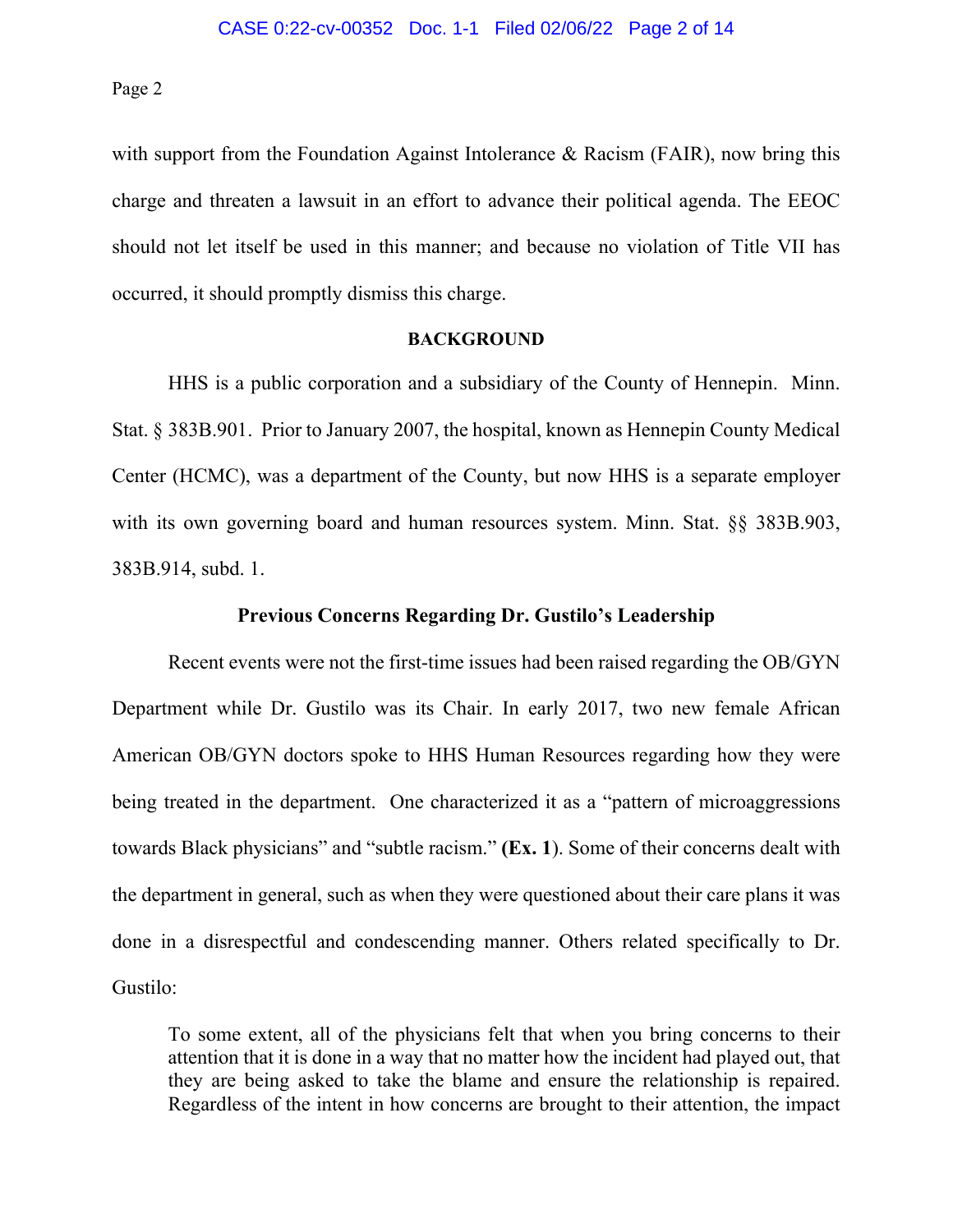is the physicians feel like they are not supported. Further, it is disconcerting to them that their Chief is talking to them about the concerns and that the Clinic Manager or unit leader where the incident happened did not bring the concern to their attention

# **Id. at 2.**

There also was an issue about a patient not wanting to be treated by a Black provider. Human Resources advised Dr. Gustilo that the response to such a racially motivated request was that "HHS ensures that all staff providing care are competent and educated /trained to provide care within the scope of their position." (This advice is the exact opposite of Dr. Gustilo's claim that HHS is providing race segregated medical treatment in the OB/GYN department. See EEOC Charge at 2.)

## **Events Leading to Dr. Gustilo's Removal as Chair**

The current events relevant to this matter began with the May 25, 2020 murder of George Floyd. After Officer Chauvin assaulted Mr. Floyd, HHS paramedics transported him to the emergency room at HCMC where he was pronounced dead. As is common knowledge, this murder shocked the entire world, and Minneapolis was ground zero for the resulting repercussions.

HHS, to be sure, is an urban core safety-net hospital which serves a patient population which has much racial and ethnic diversity in all areas of practice, including obstetrics/gynecology. In an effort to offer some comfort to its patient base, several providers in the OB/GYN department drafted and circulated to their colleagues a "To our patients" letter to indicate that the department shared the patients "feelings of horror, grief and trauma" and that it stood by them. The letter not only referenced the murder of George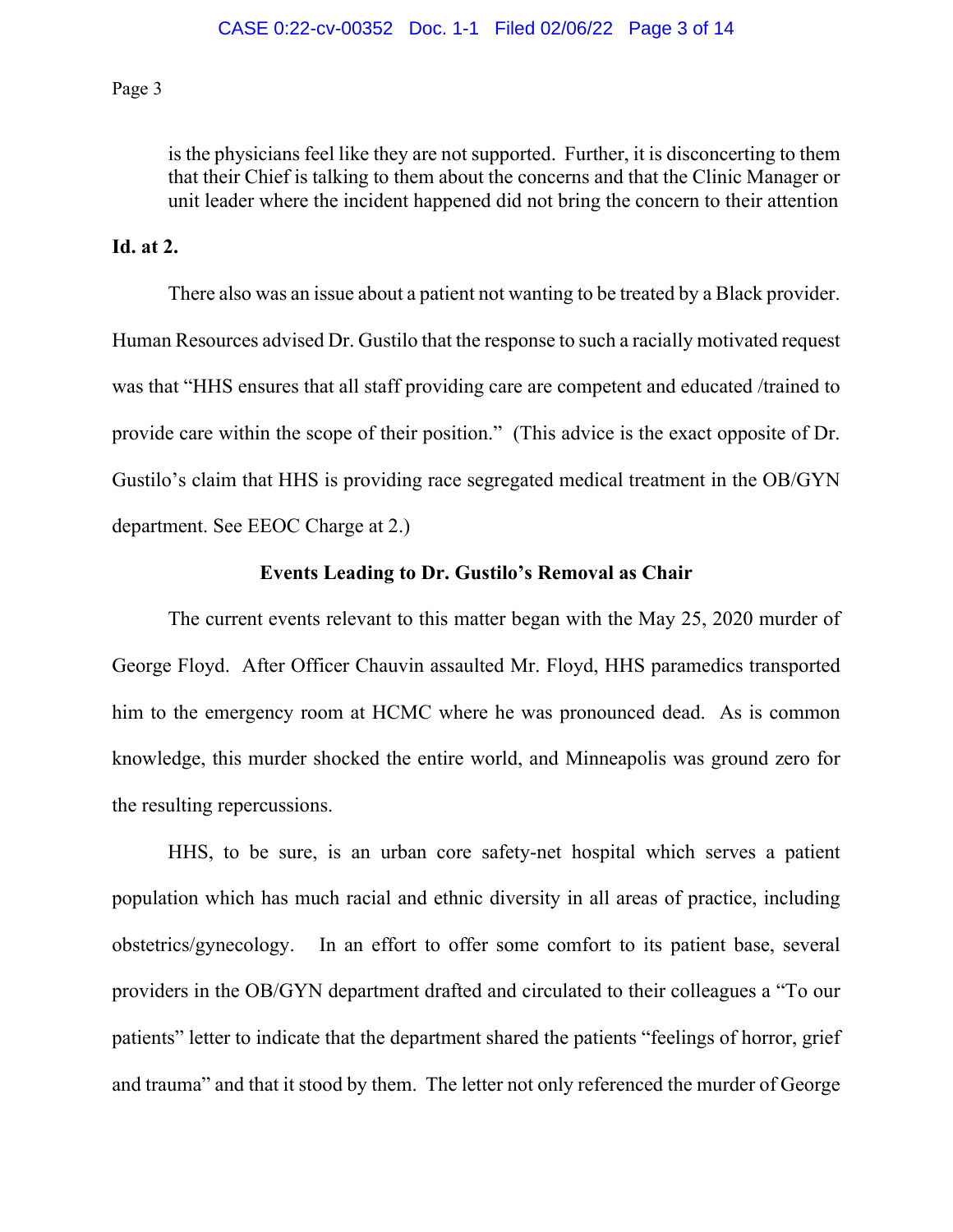Floyd, but also the resulting "unrest." Dr. Gustilo, however, took exception to the term "unrest" and wanted to substitute the word "riot." This set off an, at times, acrimonious debate via email about terminology and recent events in Minneapolis.

Ultimately, the entire department, including Dr. Gustilo, agreed to a letter which did not include either the word "unrest" or "riot." **(Ex. 2).** After this compromise was reached, Dr. Gustilo sent an email to the entire department. (She used the term, "nidus," which in a medical context means "a place in which bacteria have multiplied or may multiply.")

I am deeply saddened that this letter, which should have brought us together, seems to have created acrimony and hard feelings. I am even sadder that I have been the nidus of this conflict.

I have actively been working to unify this department for years. When I read the initial draft of the letter, the term 'unrest' was an issue for me (clearly). My initial approach was to try and include what I hoped was simply an acknowledgement of the riots and the ill effects they have. I recognize that I was too forceful in my assertions, as they were my beliefs. It was never my intent to 'force' anyone to agree but I admit that I did hope to persuade. In the past, I have been told that I am 'too passionate' and can be a bit of a bull in a China shop; I clearly need to keep working on these aspects of my personality!

**(Ex. 3**). Instead of improving her behavior regarding imposing or appearing to impose her views on others, she only got worse.

Subsequently, Dr. Gustilo began posting her political views and debating others on her Facebook page. These included her criticism of the Black Lives Matter movement, her references to COVID as the "China virus" and her support of President Trump. It is true that Dr. Gustilo's social media posts surprised and disturbed a number of her friends and colleagues. The fact that she had previously identified herself as the Chair of HHS's OB/GYN department on her Facebook page in an effort to raise money for HHS was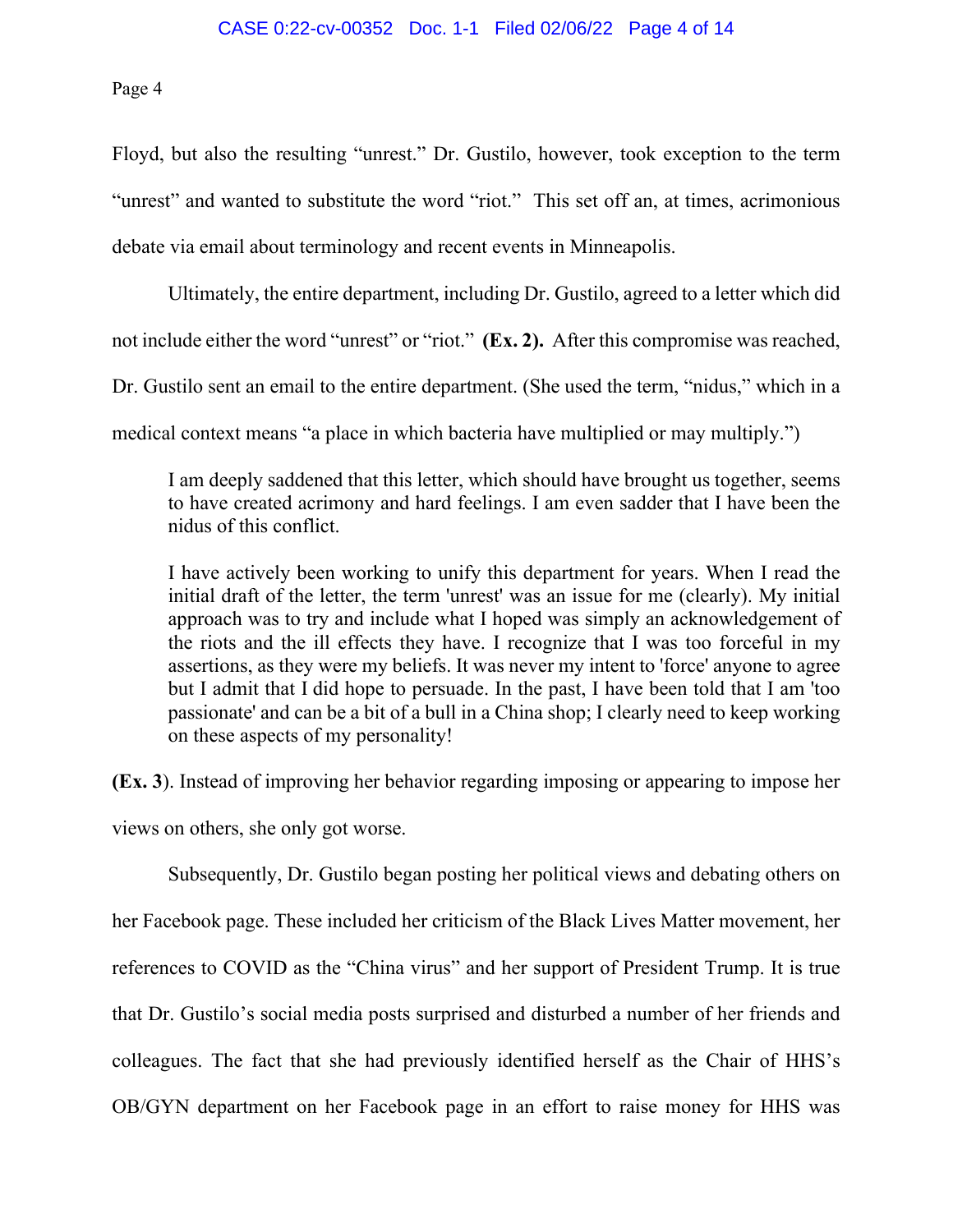concerning in that it could lead to the impression that her most recent expressions somehow reflected the views of HHS and her OB/GYN colleagues **(Ex. 4**).

In late September/early October of 2020, at least four doctors from the OB/GYN department approached HHS medical leadership regarding their concerns regarding Dr. Gustilo and her leadership of the department. They primarily reached out to the Vice President of Medical Affairs & President of the Medical Staff, Dr. David Hilden and to Dr. Daniel Hoody, Interim Chief Medical Officer. In broad terms, the doctors' concerns were that their supervisor and leader, Chair Gustilo, was injecting her own political views into the workplace and causing great discomfort among the staff. Dr. Gustilo, for example, continuously wanted to argue as to why her views were correct.

In response, Dr. Hilden and Dr. Hoody met with Dr. Gustilo on Monday October 5, 2020 to share the concerns of her subordinates. They also noted that these doctors did not feel comfortable raising these matters directly with Dr. Gustilo because in the past she did not seem receptive to them. (This was perhaps a diplomatic way of saying that Dr. Gustilo just wanted to argue and convince them that she was right). After the meeting, Dr. Hilden sent a recap to Dr. Gustilo which included:

- 3. Relative to your Facebook posts:
	- a. We have recently become aware that your public Facebook postings are perceived, by some, as representing not just your personal views but possible could be interpreted as the views of the department of OB/GYN given your leadership role.
	- b. Both Dr. Hoody and I stated that you are entitled to your own opinions on all matters and have the right to express those opinions. Your personal opinions on issues of the day are not our concern.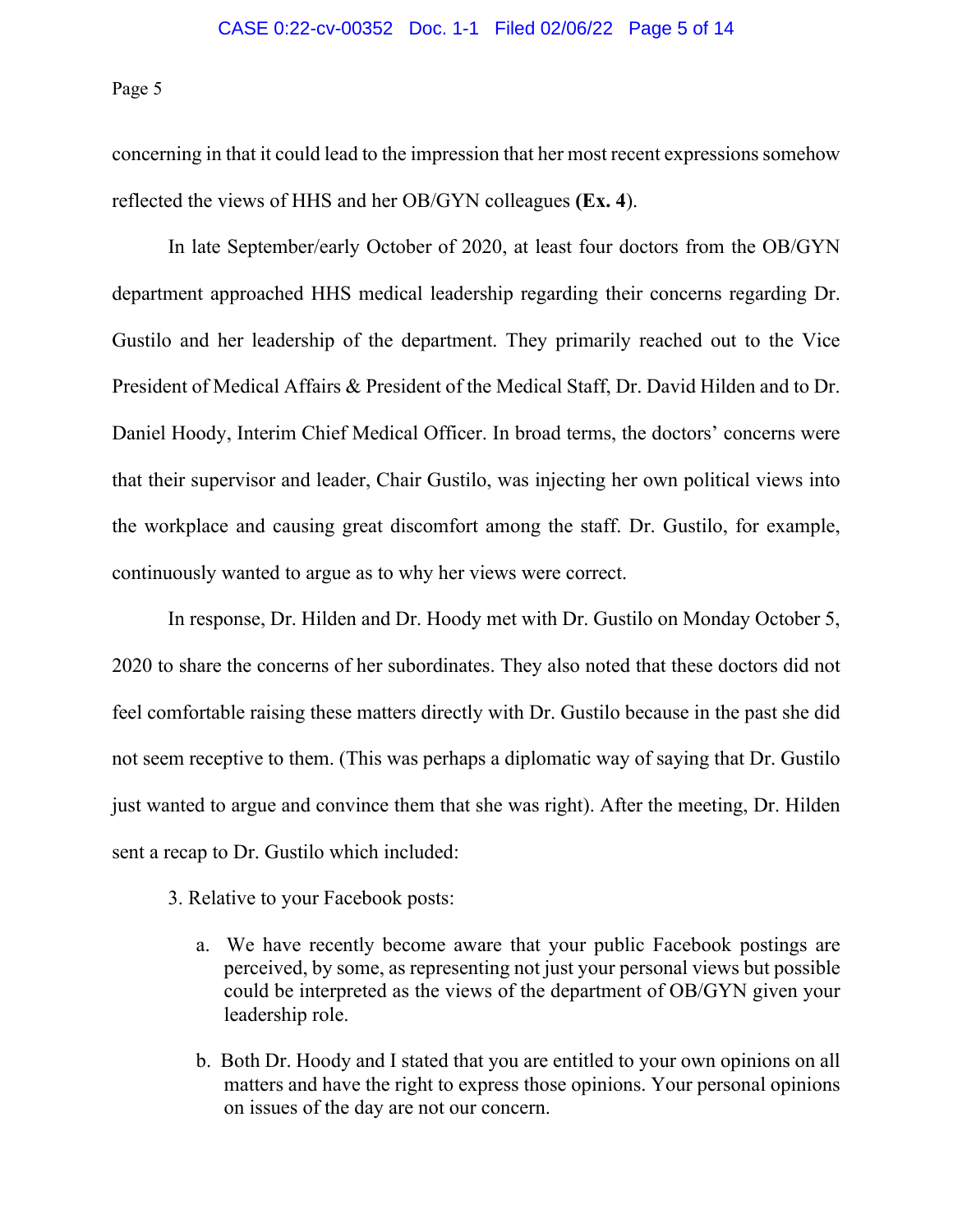- c. That being said, our social media policy does caution leaders of HHS to "use exceptional judgment" when posting on social media sites (for your reference, this is in Item II.E of HHS Policy 021245). You may wish to consider that you are posting on a public forum your personal views. We talked about one mechanism to minimize risk and that is to clearly label your posts as not representing HHS and are exclusively your own.
- 4. The larger discussion is not about social media (reiterating that you have the right to your own opinions and to express those opinions), but rather about the atmosphere in the Department of OB/GYN and the potential for tensions in the department going forward. We do have an obligation, all three of us, to strive for a workplace of safety, trust, and co-existence with those with whom we disagree. Diversity of opinion is important, and I hope we conveyed that to you.

**(Ex. 5).** Dr. Hilden and Dr. Hoody also suggested that HHS retain some type of mediator or facilitator to improve Dr. Gustilo's relationship with the department. Dr. Gustilo was receptive to the idea of engaging a mediator, and she noted that she voluntarily took down the Facebook post with identified her as associated with HHS. **Id**.

After this meeting, Dr. Gustilo sought out one of her subordinate doctors to discuss the matter. The subordinate reluctantly agreed to meet with her one on one. They both agreed that their political views were different, and the subordinate had no problem with that. However, the subordinated stated some of Dr. Gustilo's posts were viewed as offensive, if not racist. When pressed for an example, the subordinate noted a post referring to COVID as the China virus. Instead of exploring how her post could have offended, Dr. Gustilo went into a 10-minute explanation as to why calling it the China virus was legitimate. When Dr. Gustilo expressed disappointment that no one came to her directly, the subordinate responded that conversations with Dr. Gustilo had become increasing onesided and others often felt that they had not been heard. The subordinate also reminded Dr.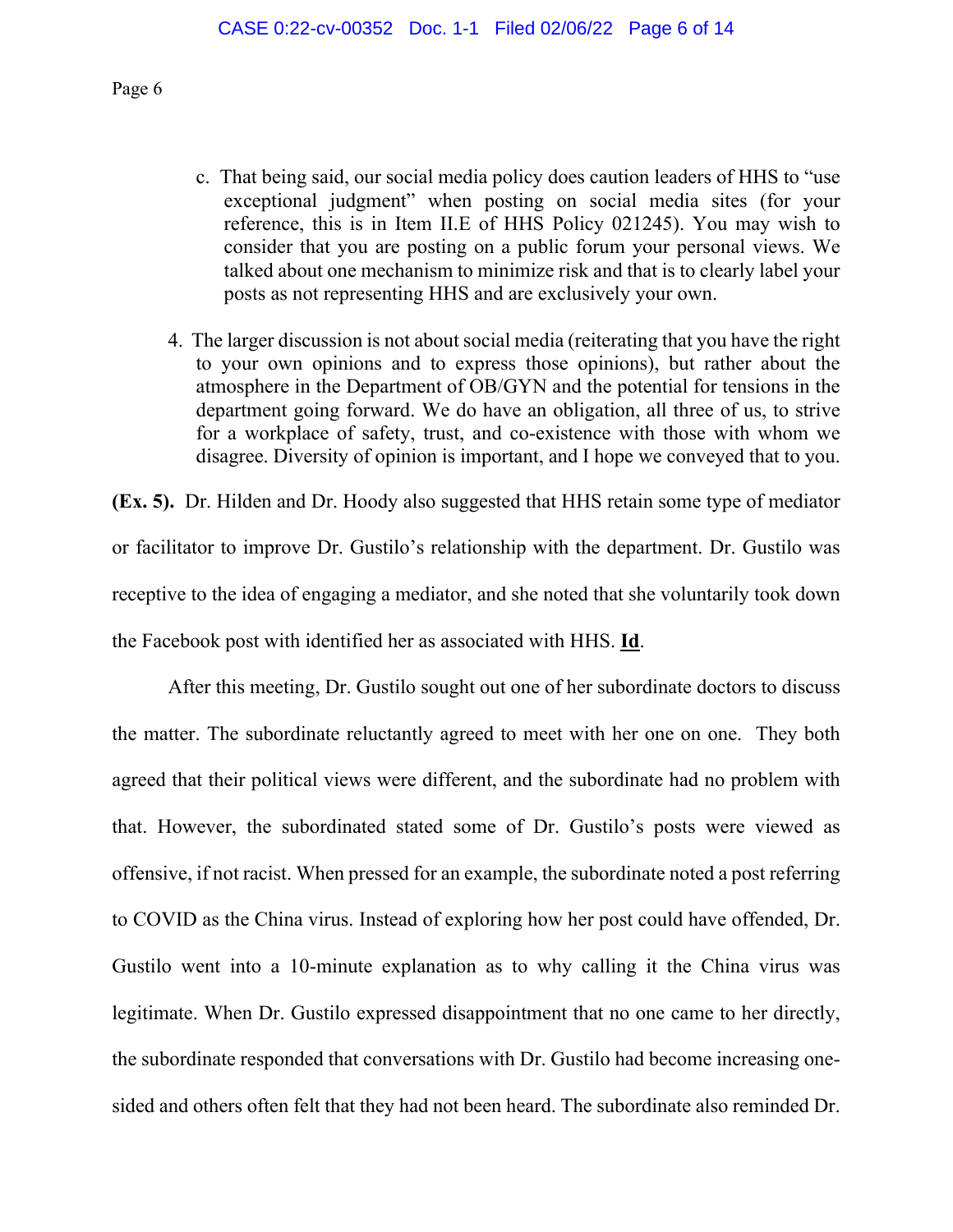Gustilo of the power differential between her and those she supervised. The subordinate later described this meeting to Dr. Hilden; she emphasized that this exchange demonstrated how Dr. Gustilo lacked insight into the problems she was creating in the department.

(**Ex. 6**)

In order to assess the situation and attempt to promote harmony, or at least peaceful coexistence in the OB/GYN department, HHS hired a human resources consultant, Human Systems Dynamics Institute (HSDI), to conduct an environmental study. From November 24 through December 24, 2020, HSDI interviewed 14 individuals from both inside and outside the department. The interviewees outside the department frequently interact with it. HSDI also reviewed various email communications between the relevant personnel. HSDI completed a summary of its findings on January 5, 2021. **(Ex. 7).**

The review found that Dr. Gustilo's actions as Chair had left the department in shambles. Initially, there were numerous administrative issues, including Dr. Gustilo being "[c]hronically tardy" and not attending meetings she had scheduled. **Id. at 4**. Her not following through, just in general, was also an issue, as was her lack of presence in the clinic. **Id. at 6.** It was also noted that she had and excused herself from various departmental duties such as the call pool and being available on nights and weekends. Id. at 7.

Yet the most disturbing problem was that Dr. Gustilo's behavior had traumatized the department. Recurring themes included that Dr. Gustilo would not listen to suggestions or different viewpoints, and doctors feared retribution if they disagreed with her. **Id. at 7**.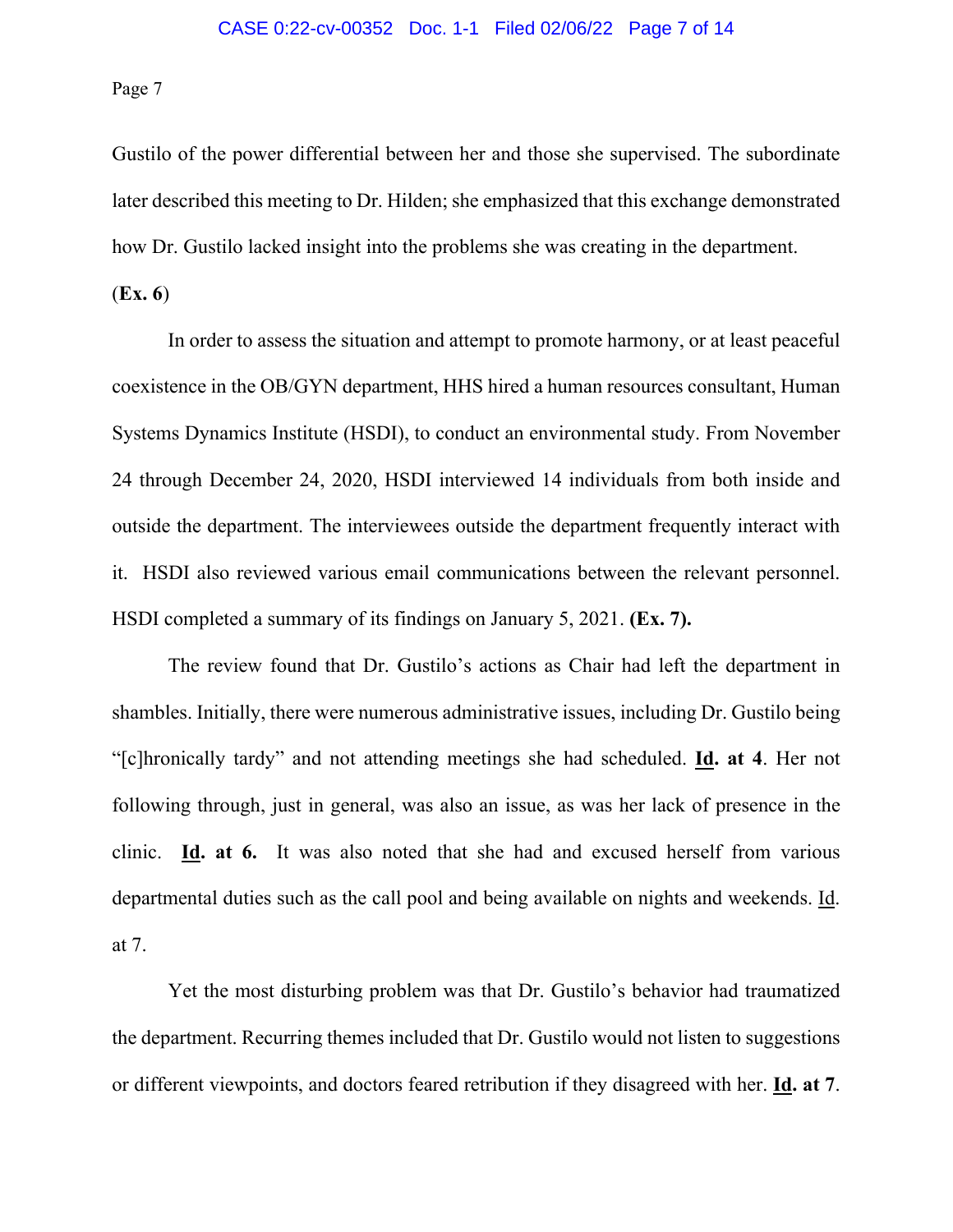During work, Dr. Gustilo also tries to persuade her subordinates to join her point of view and pressures them do so. **Id. at 4.** In the process, she has no sensitivity to the power differential between her status as Chair vis a vis the providers. **Id. at 6**. One interviewee stated that Dr. Gustilo "had the opportunity to create unity, [but] she sowed division." **Id. at 6.** Similarly, another commented that she "[l]ashes out, rather than looking for solutions." **Id at 4**. (Many more specifics are contained in the summary. **Id.)**

Providers also indicated to HSDI that they could not imagine a way for Dr. Gustilo to regain their trust, and she could not continue as Chair. One doctor put it as "[t]here [was] no sustainable way forward for the department under her leadership." If Dr. Gustilo remained the Chair, many of the departments' doctors would leave HHS. **Id. at 6**.

On January 8, 2021, Dr. Hoody and Human Resources (HR) Manager Jennifer Hauff met with Dr. Gustilo and provided her with a summary of the HSDI report **(Ex. 8)**. At this meeting, given this resounding evidence of her leadership failures, they asked Dr. Gustilo to consider voluntarily stepping down as Chair but continue in the OB/GYN department as a provider. These three met again on January 15, 2021, at which time Dr. Gustilo presented a lengthy rebuttal. She further stated that she would not voluntarily leave her position as Chair and she provided a letter to that effect as well. **(Ex. 9).** Demonstrating the same lack of insight that contributed to the need to seek her removal as Chair, she attributed HHS's action as solely based on its disagreement with her personal political views and who she was supporting in the presidential race. **Id**.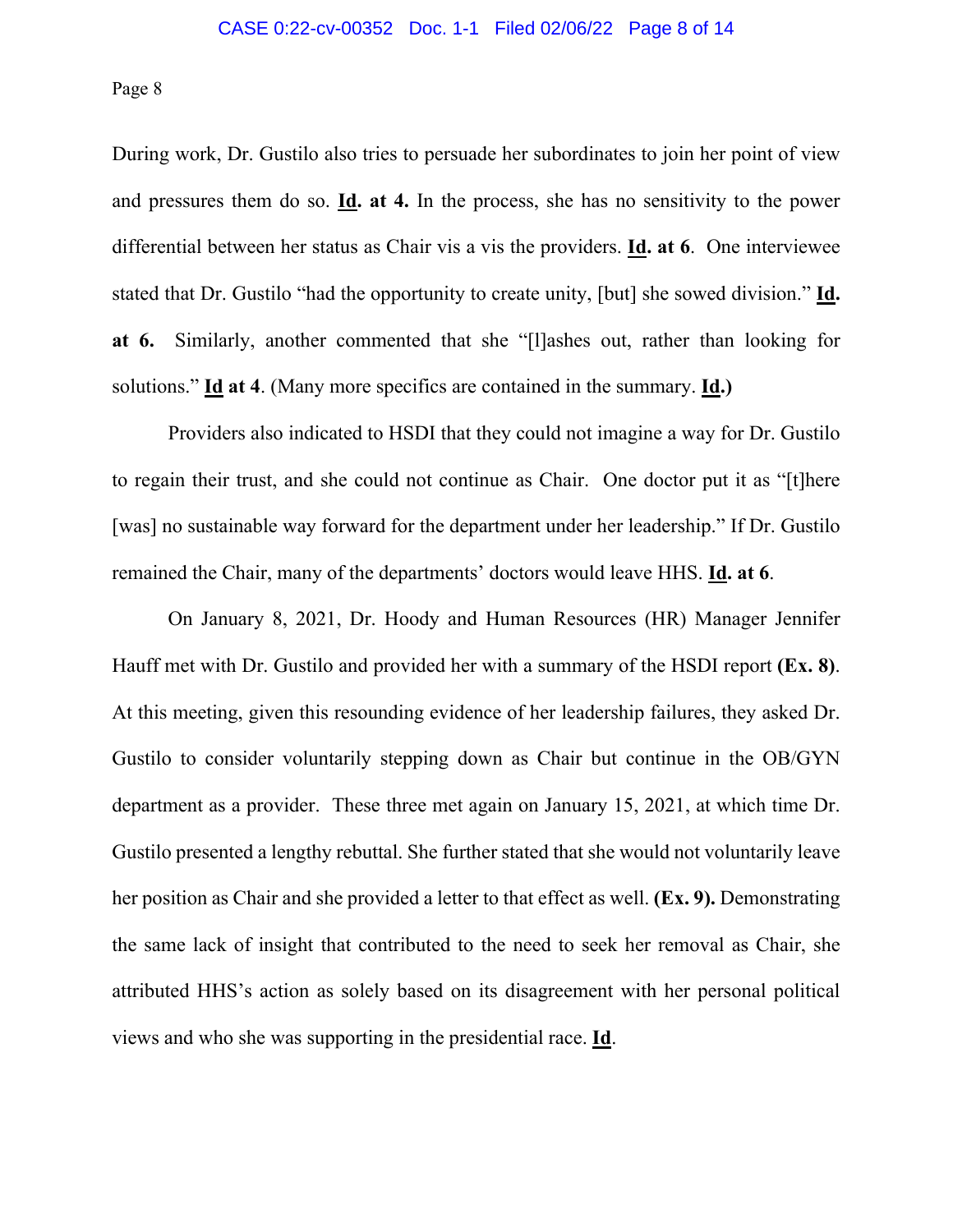On late Friday afternoon of January 15, 2021, HHS leadership held a department wide meeting without Dr. Gustilo present. This was an emotionally charged meeting where all who spoke strongly condemned Dr. Gustilo's leadership. In expressing the view that Dr. Gustilo could not remain as Chair, some providers were sobbing. Some indicated that if she was not removed, doctors and providers would leave HHS' OB/GYN department. Many stated that they could not see any way the relationship between Dr. Gustilo and the department could be repaired. No one advocated that Dr. Gustilo should remain as Chair (**Ex. 10**) and (**Ex. 11**).

Subsequently, on January 22, 2021, HHS placed Dr. Gustilo on paid administrative leave from her position as department Chair pending further review of the situation. HHS maintained her duties of a staff gynecologist doctor, though her compensation remained the same as when she was Chair **(Ex. 12)**.

While HHS was considering this matter, virtually all (13 of 14) doctors from the OB/GYN department sent Dr. Gustilo a letter dated March 8, 2021, copying HHS management. This letter expressed a vote of no confidence in her leadership, as it respectfully summarized many of the issues that they had with her as Chair. It concluded by stating:

we as a group, feel that recent changes in judgment, leadership, and relationship with your team as expressed above cannot possibly return to a place where they are in line with the institutional mission and a place where you could regain our trust.

**(Ex. 13).** At this point, HHS leadership concluded it had no choice but to begin the formal process of removing Dr. Gustilo as Chair of the OB/GYN department.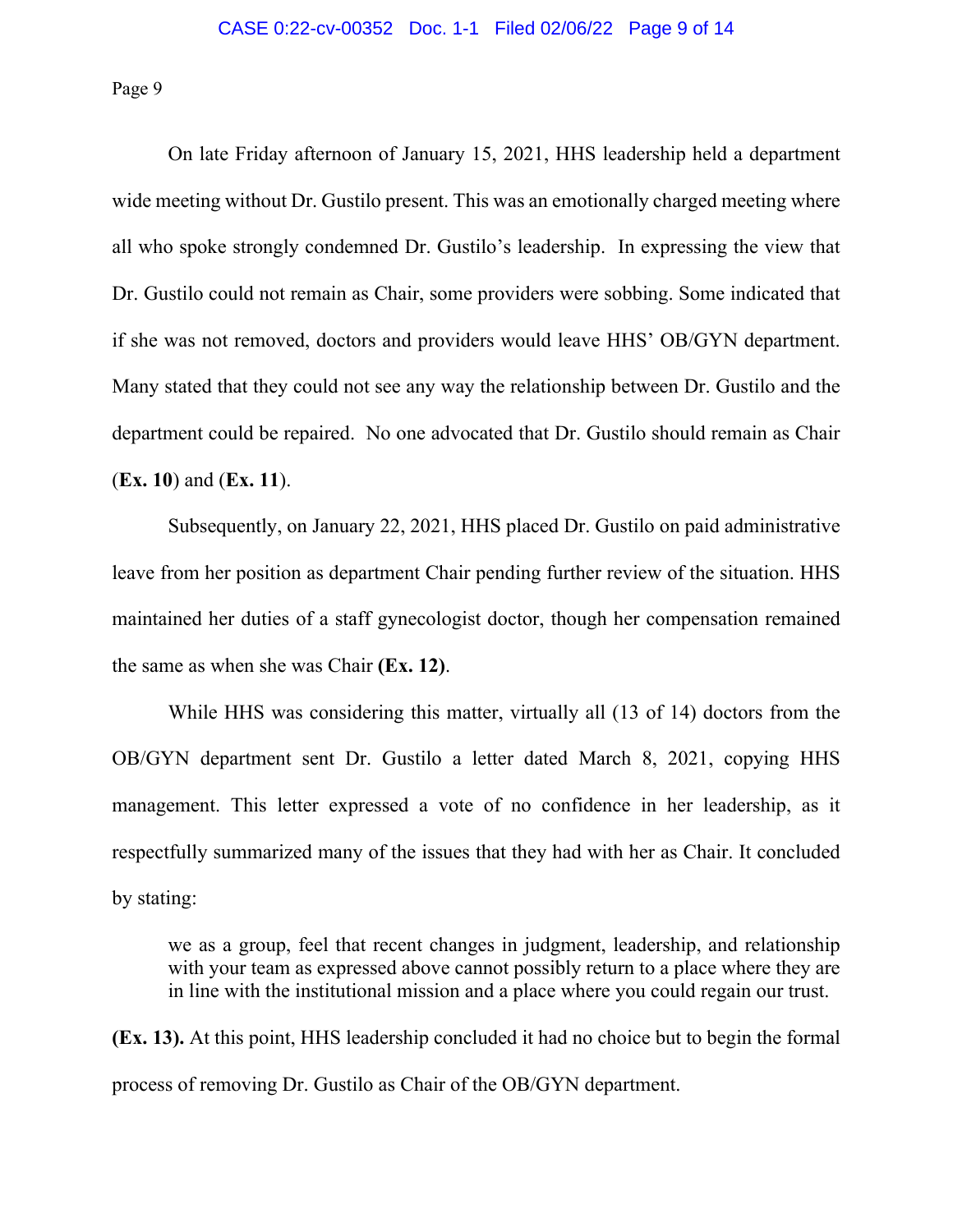Under HHS Medical Staff Bylaws, a proposal to remove a department chair is heard by the Medical Executive Committee (MEC), which makes a recommendation to the HHS Board of Directors. A two-thirds vote is required to recommend the removal of a department chair. In mid-March 2021, Dr. Gustilo was given notice that the MEC would consider removing her as Chair at its April 13, 2021 meeting. Both Dr. Hilden and Dr. Gustilo submitted lengthy materials to the MEC and addressed it as well. One of the documents Dr. Hilden submitted was Dr. Gustilo's regularly scheduled performance review at the mid-point of her tenure as Chair, titled "360 Review." (**Ex. 14).** Though she rated her leadership skills as very high, the respondents to the survey were very critical and gave her perhaps the lowest scores ever seen for a HHS department chair. **Id**.

After careful and robust deliberation, the MEC voted 25 to 1 in favor of Dr. Gustilo's removal as Chair. Dr. Gustilo cast the single vote against removal, and there was also one abstention**. (Ex. 15)** In his April 21, 2021 memorandum to the HHS Board, Dr. Hilden summarized the basis for the MEC's recommendation as follows:

- Dr. Gustilo had lost the support of her colleagues which is a critical element of being a departmental leader and necessary for the continued success of the department.
- As a Department Chair, Dr. Gustilo had raised issues at work that are not related to the job duties and ultimately negatively impacted the staff and created a poor environment in the department.
- As a leader, Dr. Gustilo had not accepted responsibility, but rather blamed staff without apology.
- Dr. Gustilo failed to change and adapt to the environment in ways needed to support the team.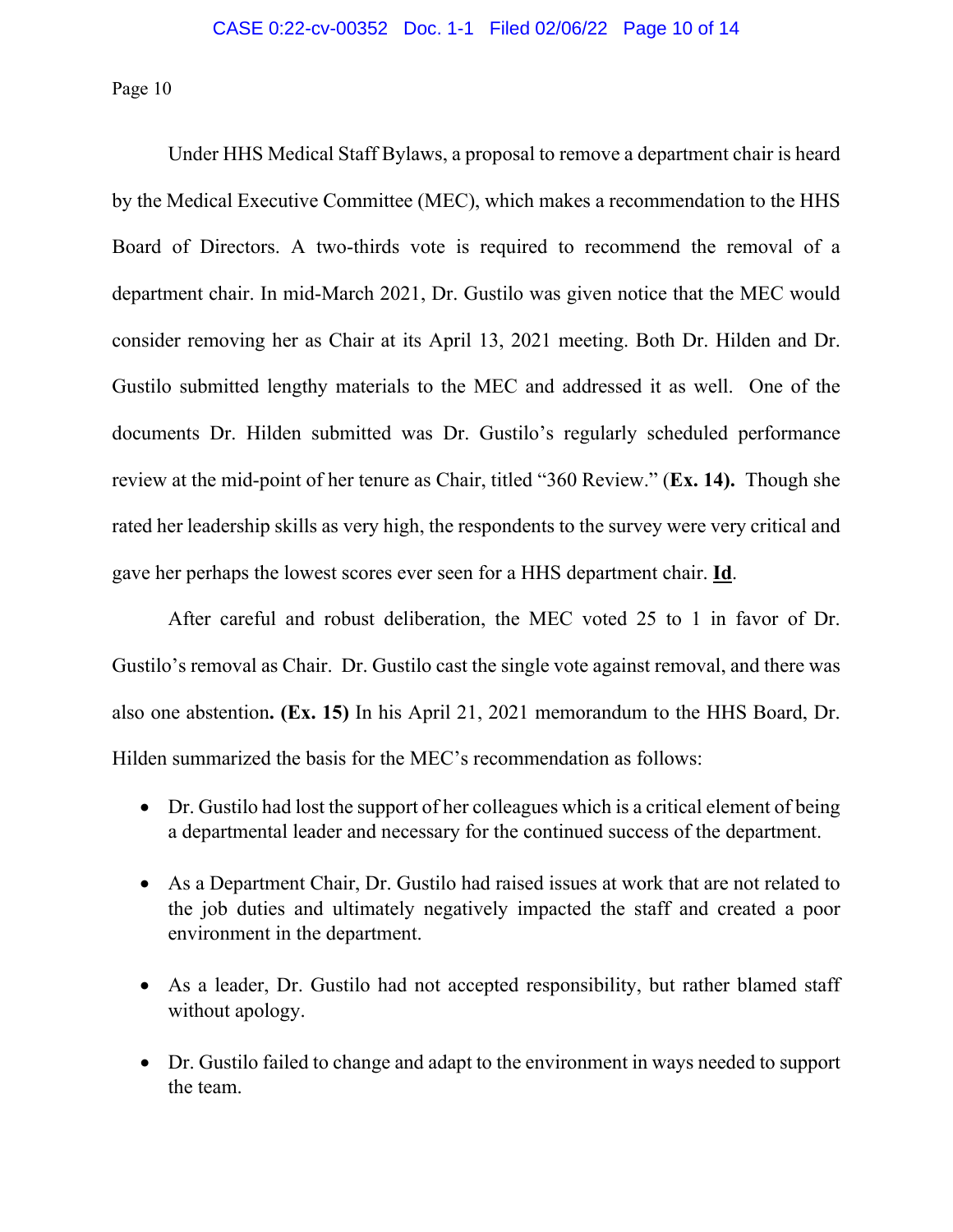#### CASE 0:22-cv-00352 Doc. 1-1 Filed 02/06/22 Page 11 of 14

Page 11

• Dr. Gustilo was not meeting critical elements of the Chair's job responsibilities.

**Id.** At its April 28, 2021 meeting, the HHS Board adopted the MEC's recommendation, and Dr. Gustilo was removed as the Chair of OB/GYN effective that day.

Subsequently, Dr. Hoody discussed with Dr. Gustilo the scope of her duties as a doctor in the department and the concomitant reduction in her compensation because she is no longer Chair. Dr. Hoody gave her a status update about her forthcoming reduction in salary on May 27, 2021 **(Ex. 16).** On July 1, 2021, Dr. Hoody received some calculations from the compensation staff regarding Dr. Gustilo's salary reduction, but when HHS received notice of the present EEOC charge on July 6, 2021, he temporarily delayed the reduction of Dr. Gustilo's salary **(Ex. 17)**. Dr. Gustilo is currently still being paid the same as when she was Chair, but the appropriate adjustment to her pay will take place in the near future.

## **NO DISCRIMINATION HAS OCCURRED**

Dr. Gustilo's Filipino race had nothing to do with her removal as Chair of the OB/GYN department. In fact, up until she filed this EEOC charge, she never suggested that this action had anything to do with **her** race. When she declined to voluntarily step down as Chair, she asserted in her January 15, 2021 letter that the proposed action was "due to [her] political beliefs and [her] support for the Republican Presidential candidate"; she said nothing about her own race. **(Ex. 9).** To be sure, "Title VII is not a [general] bad acts statute," rather, it deals only with employment discrimination based on an employee's protected class status such as race. Evans v. Kansas City Mo. Sch. Dist., 65 F.3d 98, 101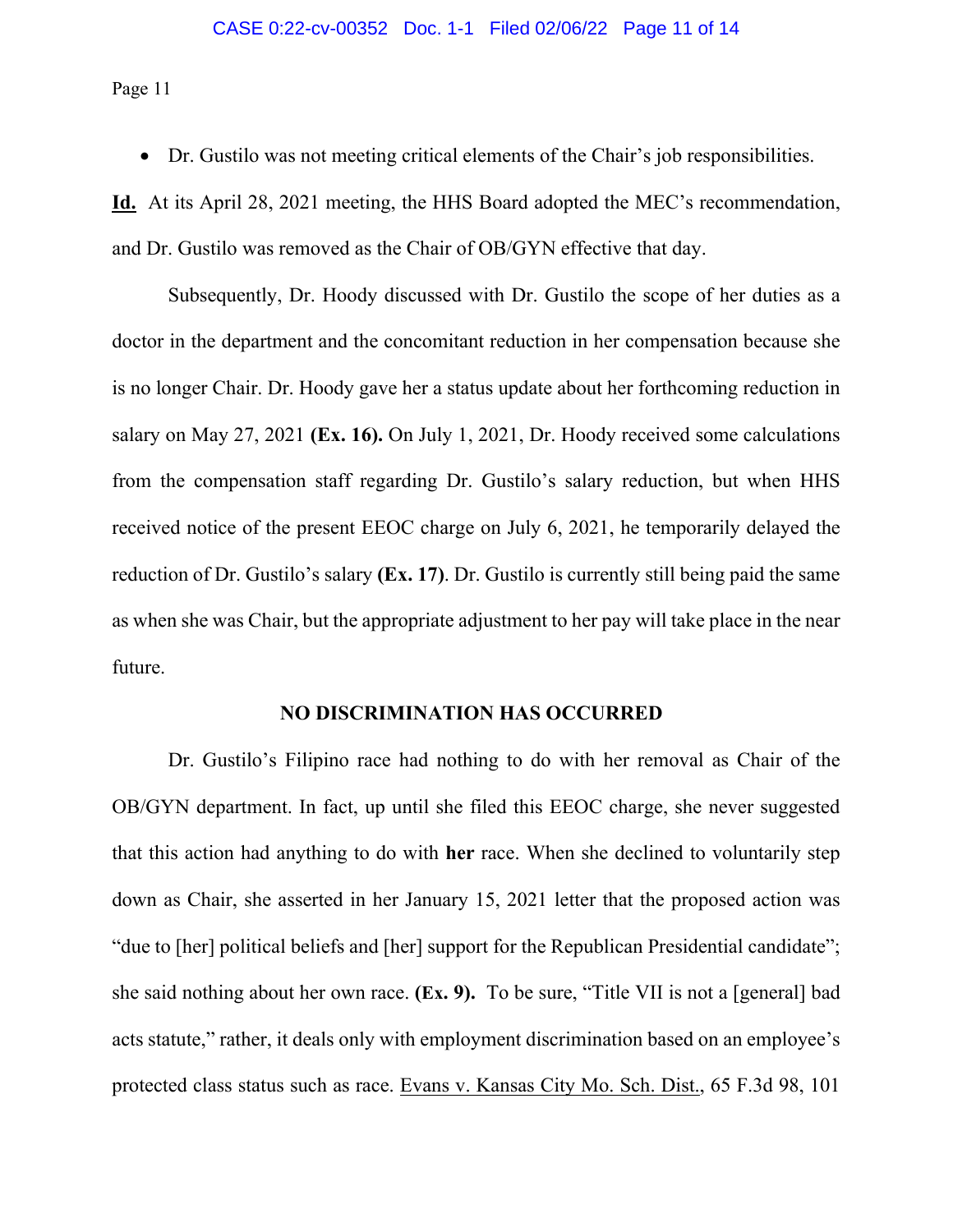$(8<sup>th</sup> Cir. 1995)$  (internal quotation omitted). Dr. Gustilo's assertions, therefore, do not state a claim under Title VII.

Furthermore, as outlined above and in the accompanying exhibits, overwhelming evidence of legitimate non-discriminatory reasons to remove Dr. Gustilo as Chair exist. Not the least of which is that virtually all of the doctors in her department are on record as stating that she cannot remain as Chair, and many of the doctors indicated they would leave HHS if she was not removed. **(Exs. 11, 13 and 14)** In sum, her removal from the position of department Chair was not only well-warranted, it was absolutely necessary.

# **HHS DID NOT RETALIATE AGAINST DR. GUSTILO**

In order to constitute protected activity under Title VII for purpose of a retaliation claim, a report of or opposition to discrimination must relate to **employment** discrimination. See Bonn v. City of Omaha,  $623$  F.3d 587, 591-92 ( $8<sup>th</sup>$  Cir. 2010) (Title VII only covers employment discrimination and making a report that one's employer discriminated against non-employees is not protected activity under Title VII.) Thus, voicing opposition to an employer's general policies or views regarding race unrelated to employment is not protected activity under Title VII. See, e.g., Bonn, 623 F.3d at 591-92 (auditor's claims that police made traffic stops in a discriminatory manner not actionable); Salas v. New York City Dep't of Investigation, 298 F.Supp.3d 676, 686 (S.D. N.Y. 2018) (employee's complaint about co-workers' derogatory comments towards non-employee Hasidic men was not protected conduct under Title VII). Parris v. Acme Bus Corp., 956 F. Supp. 2d 384, 396 (E.D. N.Y. 2013) (allegations that bus company abused disabled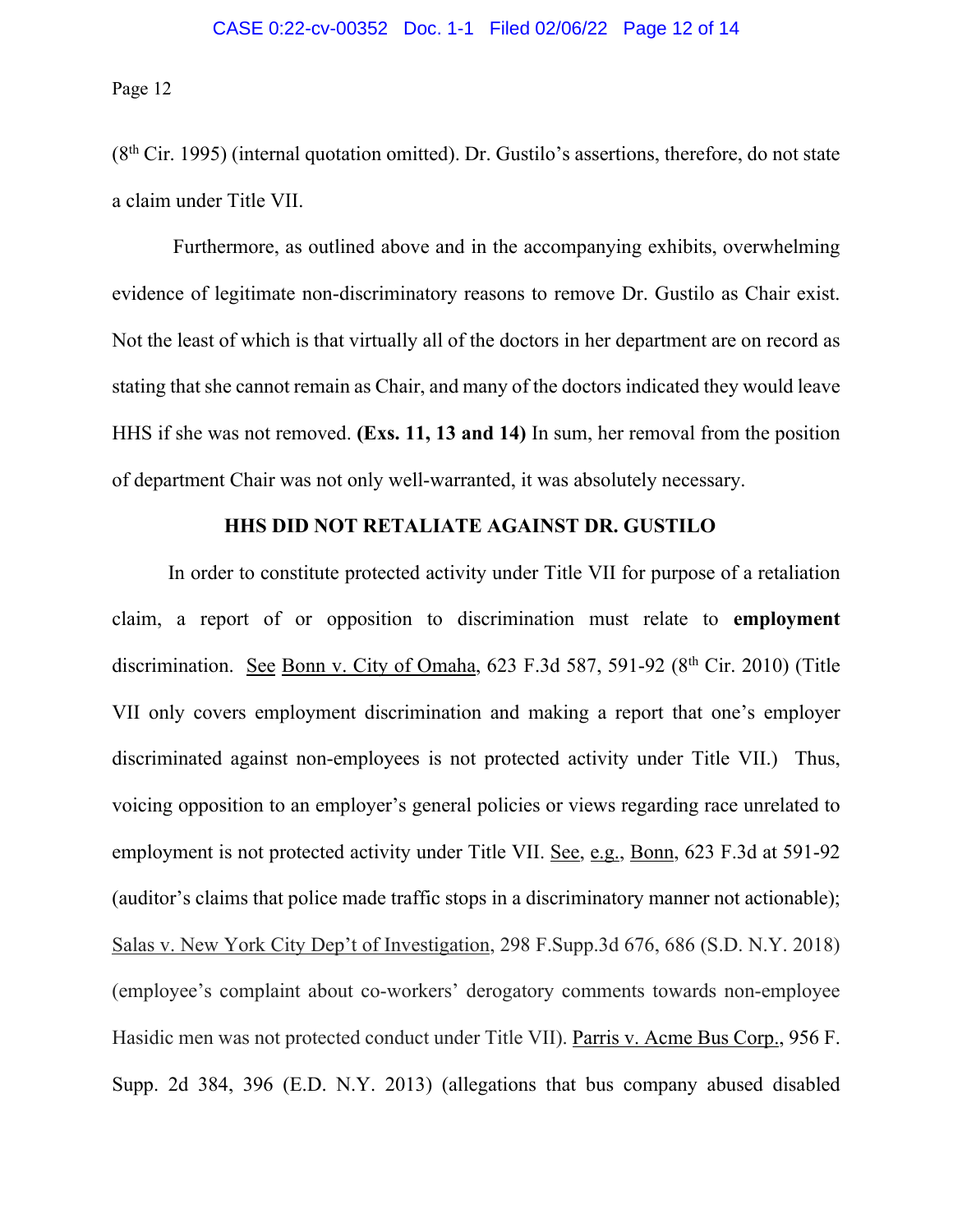passengers did not state a Title VII claim), appeal dismissed (2d Cir. Oct. 13, 2013). Accordingly, Dr. Gustilo assertion that she "vocalized [her] disagreement with the department's public support of a Black Lives Matter event" cannot constitute protected activity under Title VII. See EEOC Charge, at 2.

Dr. Gustilo indicates in her Charge that her "most notabl[e]" protected activity was when she voiced her disagreement that a program she developed "began to morph into racially segregated care" for OB/GYN patients. **Id.** HHS, however, is unaware of when and to whom she purportedly raised these concerns. HHS management and HR do not recall her making any such protest. This claim of opposition, moreover, seems curious because in her October 9, 2020 email to Dr. Hilden, Dr. Gustilo pointed to her support of this program as an example of her promoting diversity, she said: when her "team want[ed] to start a black maternal health work group to focus on issues regarding POC, I supported this and 'okayed' administrative support." **(Ex. 18)**. (Assuredly, race segregated treatment of patients is not the policy or practice of HHS). Yet even **if** Dr. Gustilo raised this as a concern, it would not constitute protected activity under Title VII because it does not deal with employment discrimination. See Taneus v. Brookhaven Memorial Hosp., 99 F. Supp. 2d 262, 266-67 (E.D. N.Y. 2000) (assertion that hospital was discriminating against Haitian patients was not protected activity under Title VII). Any claim of retaliation against Dr. Gustilo, moreover, must fail because HHS had substantial legitimate reasons to remove her as chair of the department.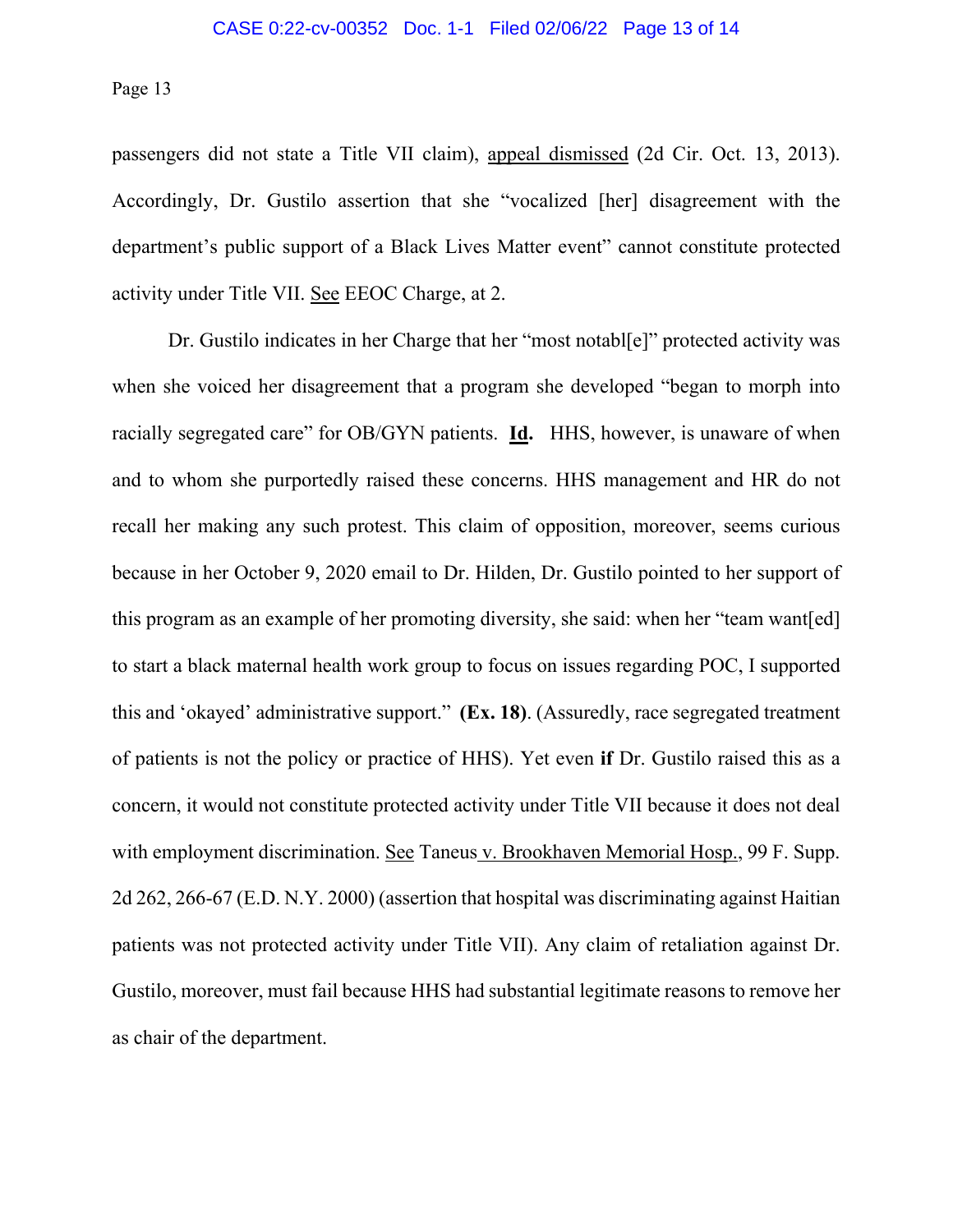# **CONCLUSION**

Dr. Gustilo and her advocacy groups should not be allowed to use this Charge as a forum to debate their philosophical views and try to push their political agenda. This Charge has no merit and should be promptly dismissed.

Sincerely,

*/s/ Martin D. Munic*

Martin D. Munic Senior Assistant County Attorney martin.munic@hennepin.us 612-348-5334

MDM/ Encs.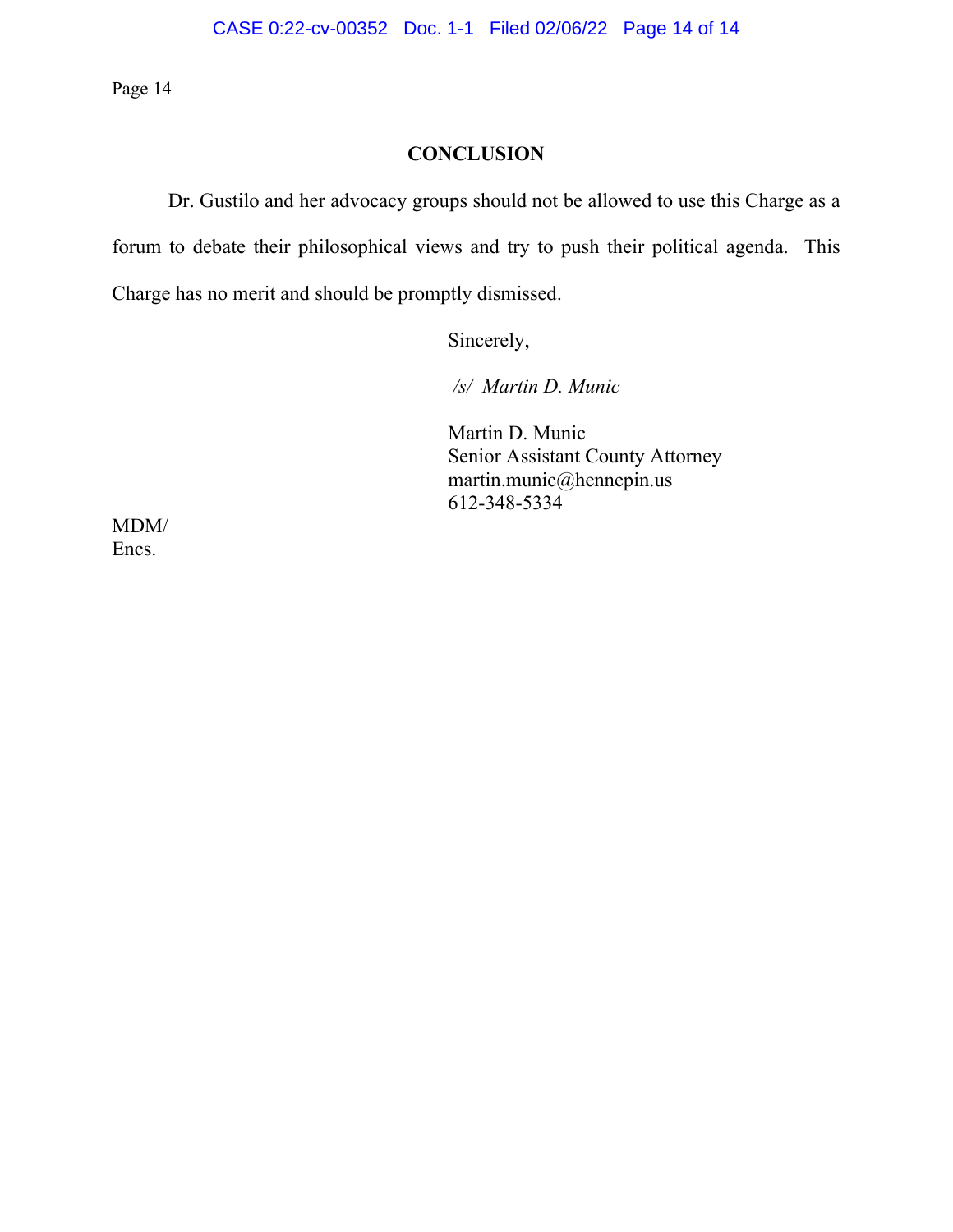|                                                               | CASE 0:22-cv-00352 Doc. 1-2 Filed 02/06/22 Page 1 of 2                                                                                                                                                                                                                                                                                                                                                                                                                                                                                                             | <b>EXHIBIT</b>                                                                                         |
|---------------------------------------------------------------|--------------------------------------------------------------------------------------------------------------------------------------------------------------------------------------------------------------------------------------------------------------------------------------------------------------------------------------------------------------------------------------------------------------------------------------------------------------------------------------------------------------------------------------------------------------------|--------------------------------------------------------------------------------------------------------|
| EEOC Form 161-B (11/2020)                                     | <b>U.S. EQUAL EMPLOYMENT OPPORTUNITY COMMISSION</b>                                                                                                                                                                                                                                                                                                                                                                                                                                                                                                                |                                                                                                        |
|                                                               | <b>NOTICE OF RIGHT TO SUE (ISSUED ON REQUEST)</b>                                                                                                                                                                                                                                                                                                                                                                                                                                                                                                                  | B                                                                                                      |
| <b>Tara Gustilo</b><br>To:                                    | From:                                                                                                                                                                                                                                                                                                                                                                                                                                                                                                                                                              | <b>Minneapolis Area Office</b>                                                                         |
| c/o Daniel J. Cragg, Esq.<br><b>ECKLAND &amp; BLANDO, LLP</b> | 10 South 5th Street, #800 Lumber Exchange Building                                                                                                                                                                                                                                                                                                                                                                                                                                                                                                                 | <b>Equal Employment Opportunity Commission</b><br>330 S 2nd Avenue, Suite 720<br>Minneapolis, MN 55401 |
| Minneapolis, MN 55402                                         |                                                                                                                                                                                                                                                                                                                                                                                                                                                                                                                                                                    |                                                                                                        |
|                                                               | On behalf of person(s) aggrieved whose identity is<br>CONFIDENTIAL (29 CFR §1601.7(a))                                                                                                                                                                                                                                                                                                                                                                                                                                                                             |                                                                                                        |
| EEOC Charge No.                                               | <b>EEOC Representative</b>                                                                                                                                                                                                                                                                                                                                                                                                                                                                                                                                         | Telephone No.                                                                                          |
|                                                               | Laura R. Buss,                                                                                                                                                                                                                                                                                                                                                                                                                                                                                                                                                     |                                                                                                        |
| 444-2021-01287                                                | Investigator                                                                                                                                                                                                                                                                                                                                                                                                                                                                                                                                                       | (612) 552-7314                                                                                         |
| <b>NOTICE TO THE PERSON AGGRIEVED:</b>                        |                                                                                                                                                                                                                                                                                                                                                                                                                                                                                                                                                                    | (See also the additional information enclosed with this form.)                                         |
| state law may be different.)                                  | Title VII of the Civil Rights Act of 1964, the Americans with Disabilities Act (ADA), or the Genetic Information Nondiscrimination<br>Act (GINA): This is your Notice of Right to Sue, issued under Title VII, the ADA or GINA based on the above-numbered charge. It has<br>been issued at your request. Your lawsuit under Title VII, the ADA or GINA must be filed in a federal or state court WITHIN 90 DAYS<br>of your receipt of this notice; or your right to sue based on this charge will be lost. (The time limit for filing suit based on a claim under |                                                                                                        |
| $\mathbf{X}$                                                  | More than 180 days have passed since the filing of this charge.                                                                                                                                                                                                                                                                                                                                                                                                                                                                                                    |                                                                                                        |
|                                                               | Less than 180 days have passed since the filing of this charge, but I have determined that it is unlikely that the EEOC will<br>be able to complete its administrative processing within 180 days from the filing of this charge.                                                                                                                                                                                                                                                                                                                                  |                                                                                                        |
| $\mathbf{X}$                                                  | The EEOC is terminating its processing of this charge.                                                                                                                                                                                                                                                                                                                                                                                                                                                                                                             |                                                                                                        |
|                                                               | The EEOC will continue to process this charge.                                                                                                                                                                                                                                                                                                                                                                                                                                                                                                                     |                                                                                                        |
| your case:                                                    | Age Discrimination in Employment Act (ADEA): You may sue under the ADEA at any time from 60 days after the charge was filed until<br>90 days after you receive notice that we have completed action on the charge. In this regard, the paragraph marked below applies to                                                                                                                                                                                                                                                                                           |                                                                                                        |
|                                                               |                                                                                                                                                                                                                                                                                                                                                                                                                                                                                                                                                                    |                                                                                                        |
|                                                               | The EEOC is closing your case. Therefore, your lawsuit under the ADEA must be filed in federal or state court WITHIN<br>90 DAYS of your receipt of this Notice. Otherwise, your right to sue based on the above-numbered charge will be lost.                                                                                                                                                                                                                                                                                                                      |                                                                                                        |





The EEOC is continuing its handling of your ADEA case. However, if 60 days have passed since the filing of the charge, you may file suit in federal or state court under the ADEA at this time.

Equal Pay Act (EPA): You already have the right to sue under the EPA (filing an EEOC charge is not required.) EPA suits must be brought in federal or state court within 2 years (3 years for willful violations) of the alleged EPA underpayment. This means that backpay due for any violations that occurred more than 2 years (3 years) before you file suit may not be collectible.

If you file suit, based on this charge, please send a copy of your court complaint to this office.

On behalf of the Commission

Julíanne Bowman/cad

12/29/2021

(Date Issued)

Enclosures(s) **Enclosures** Enclosures (s) District Director

cc: HENNEPIN HEALTHCARE SYSTEM INC. c/o Martin Munic HENNEPIN COUNTY 300 S 6TH ST STE A2000 Minneapolis, MN 55487